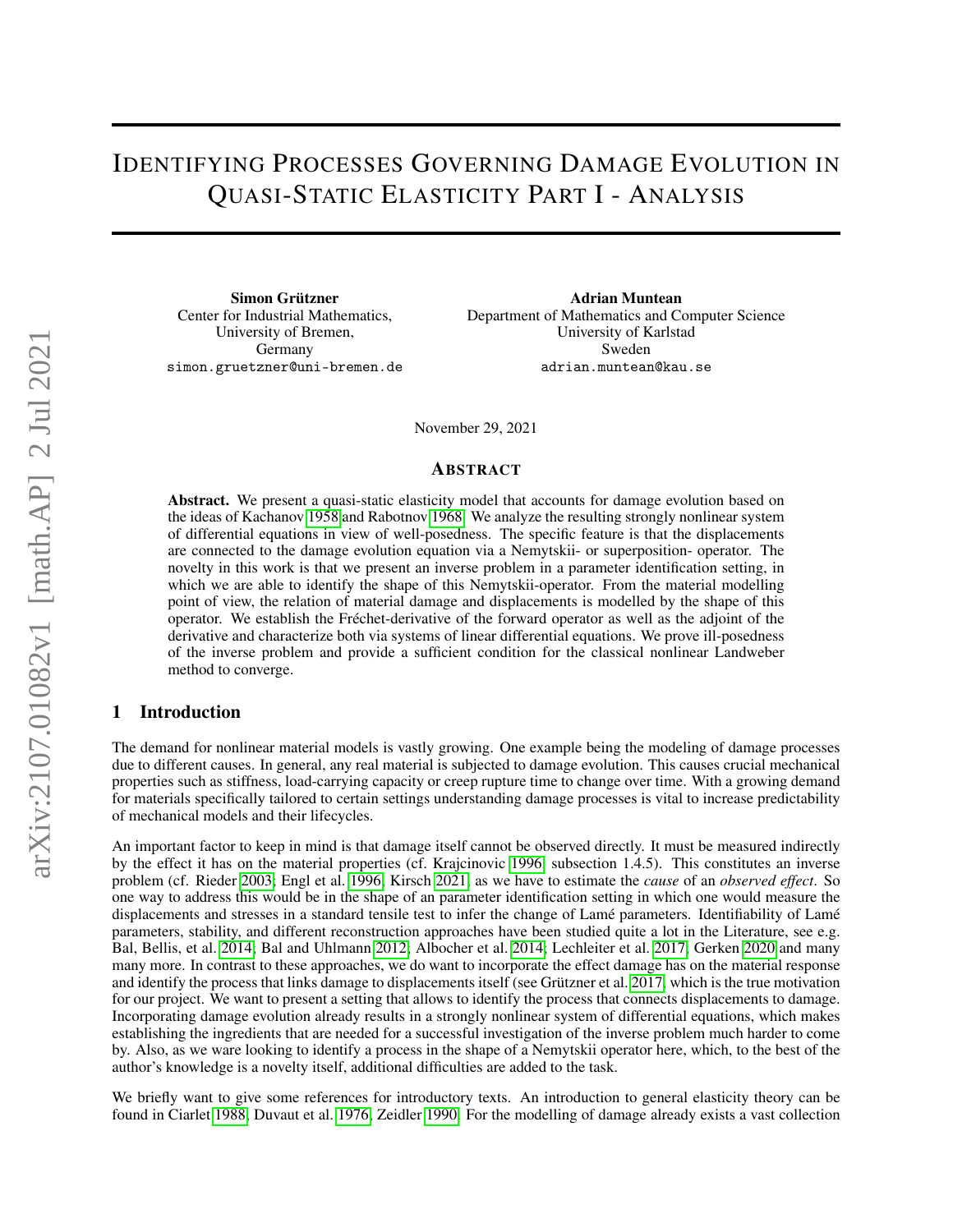of research articles (see Grützner et al. [2017](#page-18-5) for an extensive review). An introduction to damage modeling in a general continuum mechanical setting can be found in Murakami [2012;](#page-19-7) Lemaître et al. [1990.](#page-19-8) As this article aims to lay the foundation for future research, we based the damage model on the works of Kachanov [1958](#page-19-0) and Rabotnov [1968,](#page-19-1) which still are applied today, see e.g. Natalini et al. [2003;](#page-19-9) Bonetti et al. [2020.](#page-18-8)

To motivate our damage model and general setting, let us think of a damaged cylinder fixed at its bottom surface. We apply a time dependent force  $\tau$  on its top surface and measure the displacements, as it is common in tensile or creep rupture tests. This kind of experiment represents the concept according to which we define our mathematical model (see Grützner et al. [2017\)](#page-18-5).

Definition 1 (Quasi-static problem of linear elasticity in damaged continua). *In the following text, we refer to*

$$
\boldsymbol{\sigma} = (1-d)\mathbb{E}\boldsymbol{\varepsilon}(\boldsymbol{u}), \qquad \text{in } S \times \Omega,
$$
 (1a)

$$
-\operatorname{div}(\boldsymbol{\sigma}) = \boldsymbol{f}, \qquad \qquad \text{in } S \times \Omega,
$$
 (1b)

$$
d' = (1 - d)^{-\alpha} g(\nabla u), \qquad \text{in } S \times \Omega
$$
 (1c)

u = 0, on S × Γ0, (1d)

$$
\sigma \nu = \tau, \qquad \text{on } S \times \Gamma_1, \tag{1e}
$$

*with initial damage*

$$
d(0) = d_0 \quad \text{in } \Omega \tag{1f}
$$

*as the* quasi-static problem of linear elasticity in damaged continua*.*

We state the general outline for this work. Section [2](#page-1-0) introduces the general notations, preliminary results and general setting. The analysis of the forward operator (cf. Definition [4\)](#page-3-0) is treated in Section [3.](#page-4-0) We show that it is actually welldefined and provide conditions to ensure its differentiability. We close this section by presenting a characterisation of the Hilbert adjoint of the Fréchet-derivative. In Section [4,](#page-15-0) we state the resulting inverse problem and analyze illposedness in the linearized and fully nonlinear setting. We then look at a strong nonlinearity condition that is a vital property to ensure convergence of iterative Hilbert space methods like nonlinear *Landweber* or *REGINN* (see, e.g., Hanke et al. [1995](#page-18-9) or Rieder [1999,](#page-19-10) Rieder [2001,](#page-19-11) respectively). We close with an outlook to outline possible future research.

## <span id="page-1-0"></span>2 Setting and Weak Formulation

We denote by  $S := (0, T)$  the time interval of interest, with  $0 < T < \infty$ . For a fixed  $N \in \{1, 2, 3\}$ , let  $\Omega \subset \mathbb{R}^N$ . be a bounded Lipschitz domain, whose boundary  $\partial\Omega$  decomposes into mutually disjoint sets  $\Gamma_0$  and  $\Gamma_1$  where  $\Gamma_0$  is closed with positive surface measure. Both are assumed to be unions of *connected components* of ∂Ω to avoid issues that arise from singularities where the type of boundary condition change.<sup>[1](#page-0-0)</sup> We introduce basic function spaces for damage evolution and start with

<span id="page-1-1"></span>
$$
\mathcal{D} := \left\{ d \in W^{1,\infty}(S; L^{\infty}(\Omega)) \, ; \, 0 \le d(t, x) \le \omega_1 \text{ a.e. in } S \times \Omega \right\}
$$
 (2)

where  $\omega_1 \in \mathbb{R}$  denotes a fixed non-negative constant such that  $0 \leq \omega_1 < 1$  holds and name its elements *damage*  $\int$ *functions*.<sup>[2](#page-0-0)</sup> In [\(2\)](#page-1-1)  $W^{k,p}(\Omega)$  denotes the specified Sobolev space of k-times weakly differentiable p-integrable functions. We denote by  $H^k(\Omega) := W^{k,2}(\Omega)$  and  $L^p(\Omega) := W^{0,p}(\Omega)$  square integrable Sobolev and Lebesgue spaces, respectively. The restrictions on the constant  $\omega_1$  model the fact that we only consider partial damage.<sup>[3](#page-0-0)</sup> We will refer to elements of

$$
\mathcal{D}_0 := \{ d_0 \in L^{\infty}(\Omega) ; 0 \le d_0(\boldsymbol{x}) \le \omega_0 \text{ a.e. in } \Omega \}
$$
\n
$$
(3)
$$

Particularly, this implies  $u \in C^{\frac{1}{2} - \varepsilon}$  for  $\varepsilon > 0$ .

<span id="page-1-2"></span><sup>&</sup>lt;sup>1</sup>In a more general setting additional compatibility conditions are needed to ensure higher regularity of the solution (see Mitrea et al. [2007,](#page-19-12) Savaré [1997,](#page-19-13) and the references therein). Also compare, e.g., Shamir [1968](#page-19-14) where the author shows that for an elliptic problem with homogeneous boundary conditions and right-hand side  $f \in L^p(\Omega)$  guarantees  $u \in W^{s,p}(\Omega)$  for all  $s < \frac{1}{2} + \frac{2}{p}$ .

An approximation via suitable Robin type boundary conditions is a viable approach to overcome the drawback of mixed boundary conditions and the singularities that come with it (see Lions et al. [1972](#page-19-15) for regularity and Auchmuty [2018](#page-18-10) for approximation properties). Unfortunately, we will see in Section [4.2](#page-16-0) that our chosen approach to prove the nonlinear tangential cone condition excludes Robin type boundary conditions.

<sup>&</sup>lt;sup>2</sup>Note that this is a closed set in  $W^{1,\infty}(S;L^{\infty}(\Omega))$  with respect to its usual norm.

 $3$ We speak of partial damage opposed to substantial damage if the material bonds of a material do not fully disintegrate. From a technical point of view this is crucial to preserve the strong ellipticity of the elasticitytensor.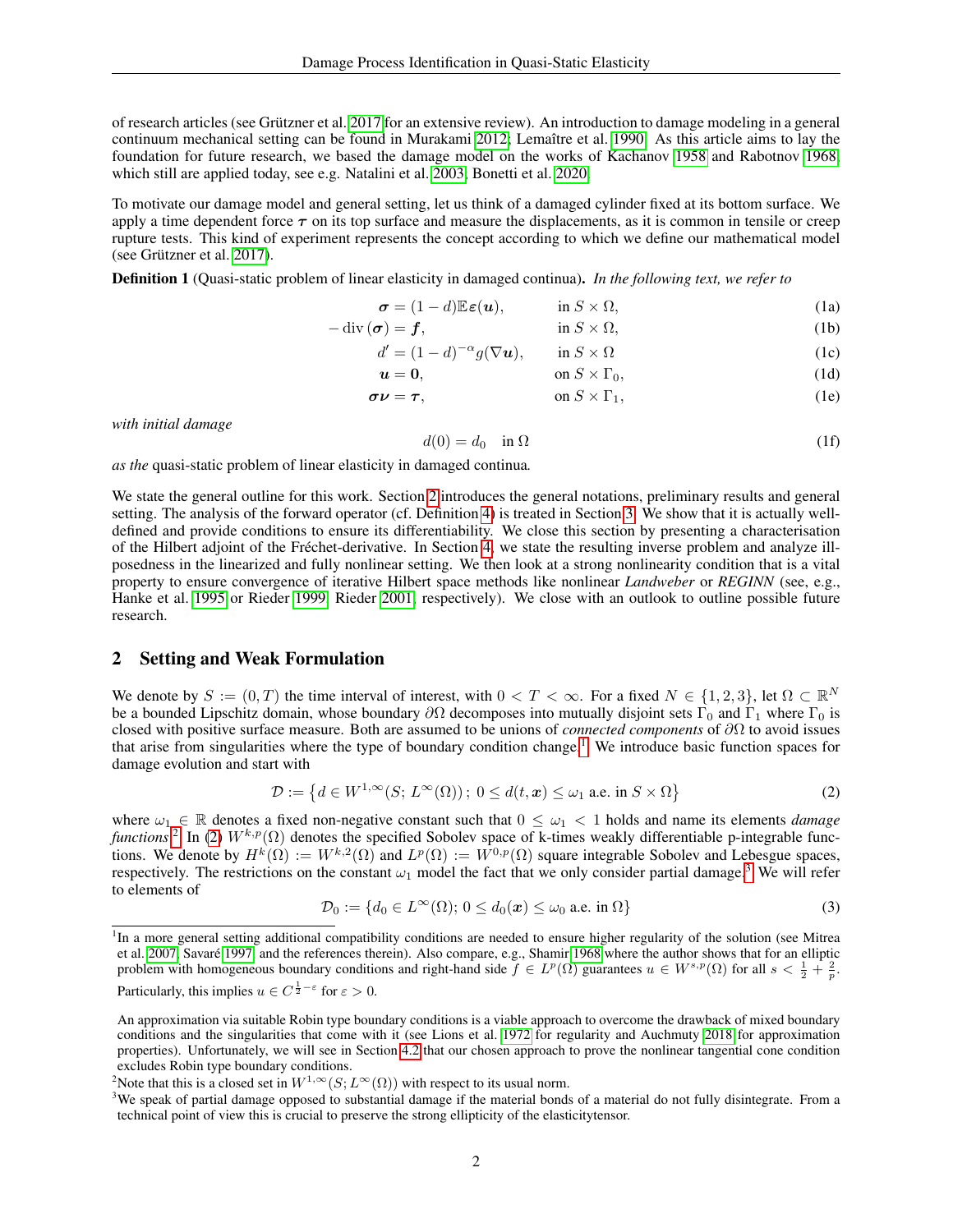as *initial damage* and expect the constant  $\omega_0$  to suffice  $0 \leq \omega_0 \leq \omega_1$ . This is to allow for non-zero initial damage as well. Let  $\overline{Y} := \overline{\mathbb{B}}(0; \overline{y}) \subset \mathbb{R}^{N^2}$  be a closed ball of radius  $\overline{y} > 0$  and center in 0.<sup>[4](#page-0-0)</sup> We introduce the set of admissible *damage processes*

<span id="page-2-1"></span>
$$
\mathcal{G} := \left\{ g \in L^{\infty}\left( S; L^{\infty}\left( \Omega; C^{1,1}(\overline{Y}) \right) \right); \right\}
$$
  
 
$$
\forall \mathbf{y} \in \overline{Y} : 0 \le g(\cdot, \cdot, \mathbf{y}) \le T^{-1}(\omega_1 - \omega_0)(1 - \omega_1)^{\alpha} \text{ a.e. in } S \times \Omega \right\}
$$
 (4)

where  $\alpha \geq 1$  is some fixed constant and  $C^{m,\lambda}(\overline{Y})$  names the specified Hölder space of m-times continuously differentiable functions  $\overline{Y} \subset \mathbb{R}^{N^2} \to \mathbb{R}$  satisfying the Hölder condition of exponent  $\lambda$ .<sup>[5](#page-0-0)</sup> We point out that the mapping  $(t, x) \mapsto g(t, x, y)$  is an element of  $L^{\infty}(S; L^{\infty}(\Omega))$  for all  $y \in \overline{Y}$ , that G is closed in  $L^{\infty}(S; L^{\infty}(\Omega; C^{1,1}(\overline{Y}))),$  and that  $y \mapsto g(\cdot, \cdot, y)$  is Lipschitz continuous a.e. in S and  $\Omega$ .

By taking the principle ideas from Tröltzsch [2010](#page-19-16) or Appell et al. [1990](#page-18-11) and extending those by necessary adjustments to fit to our specific setting, these properties ensure a well-defined superposition or Nemytskii operator.

<span id="page-2-2"></span>**Lemma 2.** For every  $f \in L^{\infty}(S; L^{\infty}(\Omega))^{N^2}$  an admissible damage process  $g \in \mathcal{G}$  generates a Lipschitz-continuous *Nemytskii operator*

<span id="page-2-3"></span>
$$
G: L^{\infty}(S; L^{\infty}(\Omega))^{N^2} \to L^{\infty}(S; L^{\infty}(\Omega))
$$
\n(5a)

*via*

$$
G(\mathbf{f})(t,\mathbf{x}) := g(t,\mathbf{x},\mathbf{f}(t,\mathbf{x})).
$$
\n(5b)

*If also*  $||f|| \leq \bar{y}$  *holds* 

$$
0 \le G(\mathbf{f}) \le T^{-1}(\omega_1 - \omega_0)(1 - \omega_1)^{\alpha} \tag{5c}
$$

*is satisfied almost everywhere in* S *and* Ω*.*

*Proof.* Let  $f \in L^{\infty}(S; L^{\infty}(\Omega))^{N^2}$  with  $||f|| \leq \bar{y}$  be fixed. Boundedness of  $t \mapsto G(f)(t, \cdot) \in L^{\infty}(S; L^{\infty}(\Omega))$ immediately follows from the definition of  $G$ . It remains to show measurability. To this end, we introduce functions

<span id="page-2-0"></span>
$$
g(t,\cdot) \in L^{\infty}(\Omega; C^{1,1}(\overline{Y})), \quad \mathbf{f}(t,\cdot) \in L^{\infty}(\Omega)
$$
\n
$$
(6)
$$

for almost every  $t \in S$ . These functions are measurable regarding the spatial variable. Hence, there exist sequences of simple functions  $g_j(t, \cdot) \in \mathcal{S}(\Omega; C^{1,1}(\overline{Y}))$  and  $\bm{f}_j(t, \cdot) \in \mathcal{S}(\Omega)$  such that

$$
g_j(t, \cdot) \to g(t, \cdot) \text{ in } C^{1,1}(\overline{Y}), \quad \pmb{f}_j(t, \cdot) \to \pmb{f}(t, \cdot) \text{ in } \mathbb{R}^{N^2}
$$
 (7)

for  $j\to\infty$  pointwise almost everywhere in  $\Omega$ . We take the composed sequence  $G_j(\bm{f}_j)(t,\cdot):=(g_j(t,\cdot))( \bm{f}_j(t,\cdot))$  in  $\mathcal{S}(\Omega)$  and fix  $x \in \Omega$ . This allows for

$$
|G_j(\bm{f}_j)(t,\bm{x}) - G(\bm{f})(t,\bm{x})| \leq ||g_j(t,\bm{x})||_{C^{0,1}(\overline{Y})} ||\bm{f}_j(t,x) - \bm{f}(t,\bm{x})||_{\mathbb{R}^{N^2}} + ||g_j(t,\bm{x}) - g(t,\bm{x})||_{C^{0,1}(\overline{Y})} \to 0 \quad (8)
$$

for  $j \to \infty$  and, thus, proving  $(x \mapsto G(f)(t, x)) \in L^{\infty}(\Omega)$  for all f and almost every  $t \in S$ . To see  $(t \mapsto$  $G(f)(t, \cdot) \in L^{\infty}(S; L^{\infty}(\Omega))$  we employ similar arguments to ensure existence of sequences of simple functions  $g_j \in \mathcal{S}(S; L^{\infty}(\Omega; C^{1,1}(\overline{Y}))),$   $\boldsymbol{f}_j \in \mathcal{S}(S; L^{\infty}(\Omega)^{N^2})$  converging pointwise almost everywhere in  $S$ , i.e.,

$$
g_j(t) \to g(t)
$$
 in  $L^{\infty}(\Omega; C^{1,1}(\overline{Y})), \quad \mathbf{f}_j(t) \to \mathbf{f}(t)$  in  $L^{\infty}(\Omega)^{N^2}$  (9)

for  $j \to \infty$ . We argue as before in [\(8\)](#page-2-0) and infer

$$
|G_j(\bm{f}_j)(t,\bm{x}) - G(\bm{f})(t,\bm{x})| \le ||g_j(t)||_{L^{\infty}(\Omega; C^{0,1}(\overline{Y}))} ||\bm{f}_j(t) - \bm{f}(t)||_{L^{\infty}(\Omega)^{N^2}} + ||g_j(t) - g(t)||_{L^{\infty}(\Omega; C^{1,1}(\overline{Y}))} \to 0,
$$
 (10)

for  $j \to \infty$  and for almost every  $t \in S$ . Using this last equation to infer Lipschitz-continuity for G as well as proving (5c) by using the bounds defined in (4) is straight-forward [\(5c\)](#page-1-2) by using the bounds defined in [\(4\)](#page-2-1) is straight-forward.

<sup>&</sup>lt;sup>4</sup>Note that boundedness and closedness for  $\overline{Y} \subset \mathbb{R}^{N^2}$  is needed so  $C^{m,\lambda}(\overline{Y})$  becomes a Banach space, which is a necessity to investigate inverse problems with iterative Hilbert or Banach space methods. To introduce well-defined and differentiable Nemytskii operators  $C^{m,\lambda}_{\text{loc}}(\mathbb{R}^{N^2})$  would suffice.

<sup>&</sup>lt;sup>5</sup>Note that  $C^{0,1}(\overline{Y})$  instead of  $C^{1,1}(\overline{Y})$  in [\(4\)](#page-2-1) is sufficient to show well-posedness of the forward problem. But more regularity is needed in order to prove differentiability, see Lemma [2.](#page-2-2)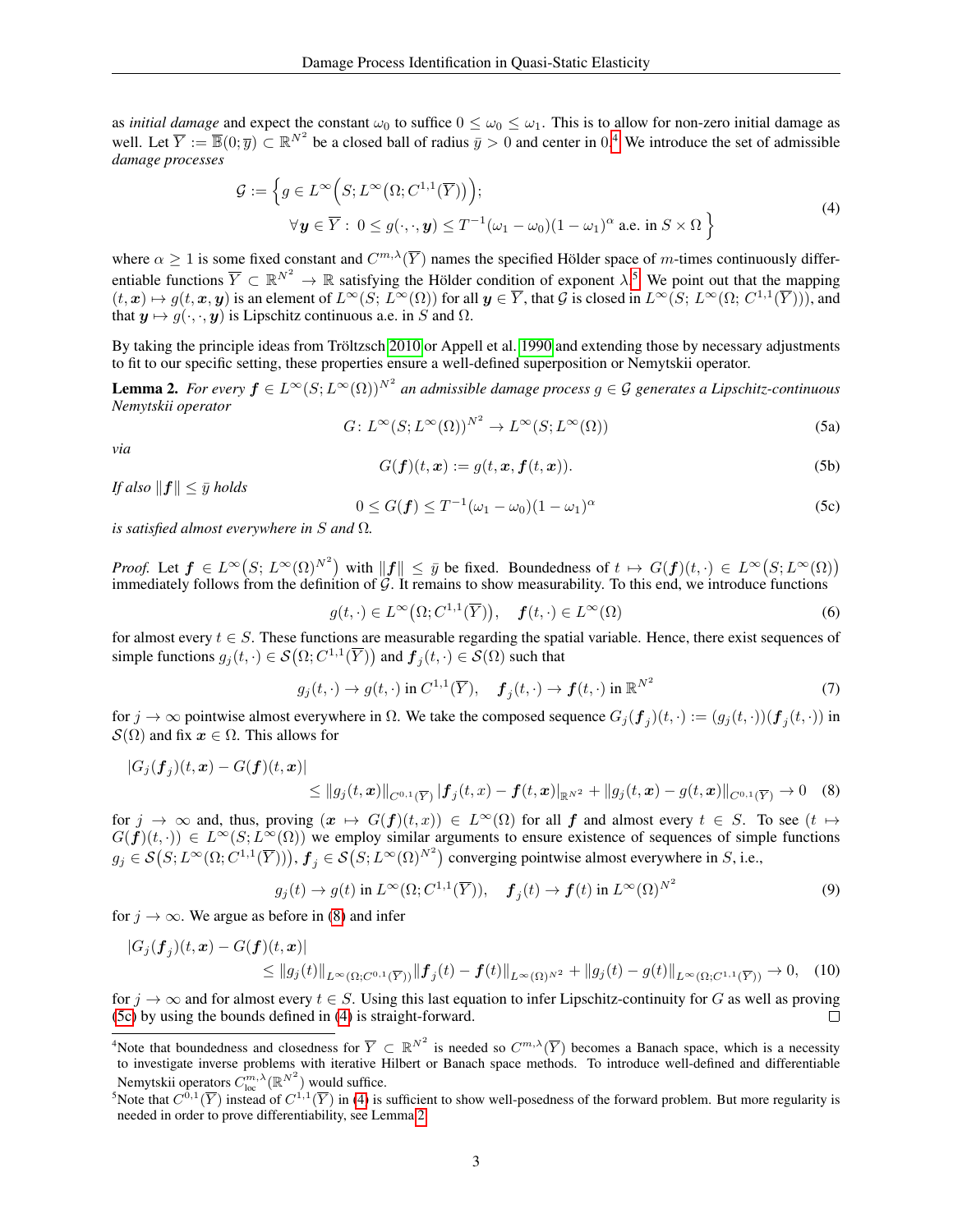For the momentum balance equation we introduce the basic spatial function spaces

$$
V := \{ \boldsymbol{v} \in W^{1,2}(\Omega)^N; \ \boldsymbol{v} = 0 \text{ on } \Gamma_0 \}, \quad W := W^{\frac{1}{2},2}(\Gamma_1)^N \tag{11}
$$

and denote their respective duals by  $V^*$  and  $W^*$ . The space of *admissible tractions*  $\tau$  *on*  $\Gamma_1$  is denoted by  $L^\infty(S; W^*)$ and endowed with its usual norm.<sup>[6](#page-0-0)</sup> We introduce a family of operators  $A_d(t): V \to V^*$  for almost every  $t \in S$  and its realization  $\mathcal{A}(d) : L^2(S; V) \to L^2(S; V^*)$  via

<span id="page-3-4"></span>
$$
\langle (\mathcal{A}(d)\mathbf{u})(t), \mathbf{v} \rangle_{L^2(\Omega)} := \langle A_d(t)(\mathbf{u}(t)), \mathbf{v} \rangle_{L^2(\Omega)}
$$
  
 := 
$$
\int_{\Omega} (1 - d(t)) \mathbb{E} \varepsilon(\mathbf{u}(t)) : \varepsilon(\mathbf{v}) \, dx. \tag{12}
$$

Here,  $\varepsilon \in \text{Sym}(N)$  denotes the Cauchy-Green strain tensor, i.e.,  $\varepsilon(u) := \frac{1}{2}(\nabla u + \nabla u^{\intercal})$  and  $\text{Sym}(N)$  refers to the set of symmetric  $N^2$  matrices. The symbol  $\mathbb E$  denotes the fourth-order elasticity tensor, whose components are thought of as functions of only spatial coordinates (see, for example, Ciarlet [1988;](#page-18-6) Marsden et al. [1994;](#page-19-17) Zeidler [1990](#page-19-6) for details). This is a common assumption in an anistropic inhomogeneous linear elastic setting, i.e.,  $\mathbb{E}_{ijkl} \in L^{\infty}(\Omega)$  for all i, j,  $k, l \in \{1, 2, \ldots, N\}$ . Additionally, the elasticity tensor is symmetric (see e.g. Zeidler [1990,](#page-19-6) Section 61.4D), i.e.,  $\mathbb{E}_{ijkl} = \mathbb{E}_{jikl} = \mathbb{E}_{klji}$  for all i, j, k,  $l \in \{1, 2, ..., N\}$ , and uniformly elliptic (see e.g. Duvaut et al. [1976,](#page-18-7) Chapter 3), i.e., there exists a positive real constant c such that  $\mathbb{E}\varepsilon : \varepsilon \geq c\varepsilon : \varepsilon$  for all  $\varepsilon \in \text{Sym}(N)$ .

To present a well-posed forward problem we introduce a regularized version of the displacement gradient.[7](#page-0-0) To this end, we introduce the *mollified gradient* via[8](#page-0-0)

<span id="page-3-5"></span><span id="page-3-2"></span>
$$
\nabla^{\mu} \mathbf{u}_{i} := D_{i}^{\mu} \mathbf{u} := \mu^{-1} (\mathbf{u}(\cdot + \mu \mathbf{e}_{i}) - \mathbf{u}). \tag{13}
$$

We also employ the trace theorem to identify  $\tau(t) \in W^*$  with  $\tau(t) \circ \gamma \in V^*$ , where  $\gamma$  denotes the trace operator. Henceforth, we will only write  $\tau(t) \in V^*$ .

After this preliminary work we are able to state the traction-driven problem in weak formulation.

<span id="page-3-1"></span>Definition 3 (The traction-driven problem). *Provided that*

$$
\mathbf{f} \in L^{\infty}(S; V^*), \quad \boldsymbol{\tau} \in L^{\infty}(S; W^*), \quad d_0 \in \mathcal{D}_0, \quad g \in \mathcal{G}
$$
\n
$$
L^{\infty}(S; V) \in L^{\infty}(\mathbb{R}^n; \mathbb{R}^n) \tag{14}
$$

*holds, we search for*  $u \in L^{\infty}(S; V)$  *fulfilling*<sup> $\theta$ </sup>

$$
\mathcal{A}(d)\mathbf{u} = \mathbf{f} + \boldsymbol{\tau} \qquad \text{in } L^{\infty}(S; V^*), \tag{15a}
$$

<span id="page-3-3"></span>
$$
d' = (1 - d)^{-\alpha} G(\nabla^{\mu} \mathbf{u}) \quad \text{in } L^{\infty}(S; L^{\infty}(\Omega)),
$$
\n(15b)

$$
d(0) = d_0 \qquad \qquad \text{in } L^{\infty}(\Omega). \tag{15c}
$$

As will be proven in Theorem [5,](#page-4-1) this introduces an operator  $F: \mathcal{G} \times L^{\infty}(S; W^*) \to L^{\infty}(S; V) \times \mathcal{D}$  mapping a parameter  $q \in \mathcal{G}$  and a traction  $\tau$  to the unique displacements u and damage d solving the traction-driven problem. Henceforth, we will fix  $\tau$  and let  $F: \mathcal{G} \to L^{\infty}(S; V) \times \mathcal{D}$  denote the parameter-to-state map.

<span id="page-3-0"></span>**Definition 4** (Forward Operator). We introduce the forward operator  $\Phi: \mathcal{G} \to L^2(S \times \Omega)^N$  via  $\Phi := \pi_1 \circ F$ , where  $\pi_1$  denotes the projection onto the first component of F and we interpret  $L^\infty(S;V)$  as a subset of  $L^2(S\times\Omega)^N$ .

<sup>8</sup> Let  $\mu \in \mathbb{R}$  satisfy  $\mu > 0$ . Other options include, e.g., *convolution with smooth functions* like

$$
\psi_{\mu}(\boldsymbol{x}) := \begin{cases} \mu_0 \exp\left(\frac{1}{|\boldsymbol{x}|^2 - \mu^2}\right), & \text{for } |\boldsymbol{x}| < \mu \\ 0, & \text{for } |\boldsymbol{x}| \ge \mu, \end{cases}
$$

with  $\mu_0$  such that  $\int_{\mathbb{R}^N} \psi_\mu(\xi) d\xi = 1$  or *local spatial averaging via convolution with an indicator function*  $\psi_\mu$  :=  $(\Pi \bar{\mu}_i^{-1}) *_{i=1}^k \chi_{\mathbb{B}(0;\mu_i)}$  where  $\bar{\mu}_i = \int_{\mathbb{R}^N} \chi_{\mathbb{B}(0;\mu)}(\xi) d\xi$ . Then the *mollified gradient of*  $f \in W_{loc}^{1,1}(\Omega)$  could be introduced as  $(\nabla^{\mu} f)_i := \psi_{\mu} * \partial_i f$  for  $i = 1, ..., N$ , where the right-hand side denotes the convolution product of  $\psi_{\mu}$  and  $\partial_i f$  for  $i = 1...N$ . Another example would be the approximation of  $\nabla u$  by finite dimensional subspaces through the orthogonal  $L^2$ -projection  $\Pi: L^2(\Omega) \to W_h^{k,2}(\Omega)$ . Here,  $W_h^{k,2}(\Omega)$  denotes a finite dimensional subspace of  $W^{k,2}(\Omega)$  which is widely used in applications connected to the Finite Elements Method.

<sup>9</sup>Ad. Eq. [\(15a\)](#page-2-3). Since time is merely a parameter here, an initial value for displacements results from given  $f, \tau$ , and respective boundary conditions. In case of higher regularity in time we have  $u(0) = A(d)^{-1}(f(0) + \tau(0))$ .

Ad. Eq. [\(15b\)](#page-1-1). Under the given assumptions, we have  $z \mapsto z^{-\alpha} \in C([1 - \omega_1, 1 - \omega_0])$  and thus  $(1 - d)^{-\alpha} \in L^{\infty}(S; L^{\infty}(\Omega))$ . Since  $G(\nabla^{\mu} \boldsymbol{u}) \in L^{\infty}(S; L^{\infty}(\Omega))$  holds, [\(15b\)](#page-1-1) is presented in a meaningful way due to the fact that products of essentially bounded functions are essentially bounded, too.

<sup>&</sup>lt;sup>6</sup>Later we will also make use of higher regularity results and change to a  $W^{k,p}$ -setting when need be.

<sup>&</sup>lt;sup>7</sup>We need to ensure an estimate alike the one presented in  $(42)$  to prove that the resulting fixed-point operator is k-contractive (see Proof of Theorem [5\)](#page-4-1). Also see first paragraph in Section [3.1.3.](#page-8-1)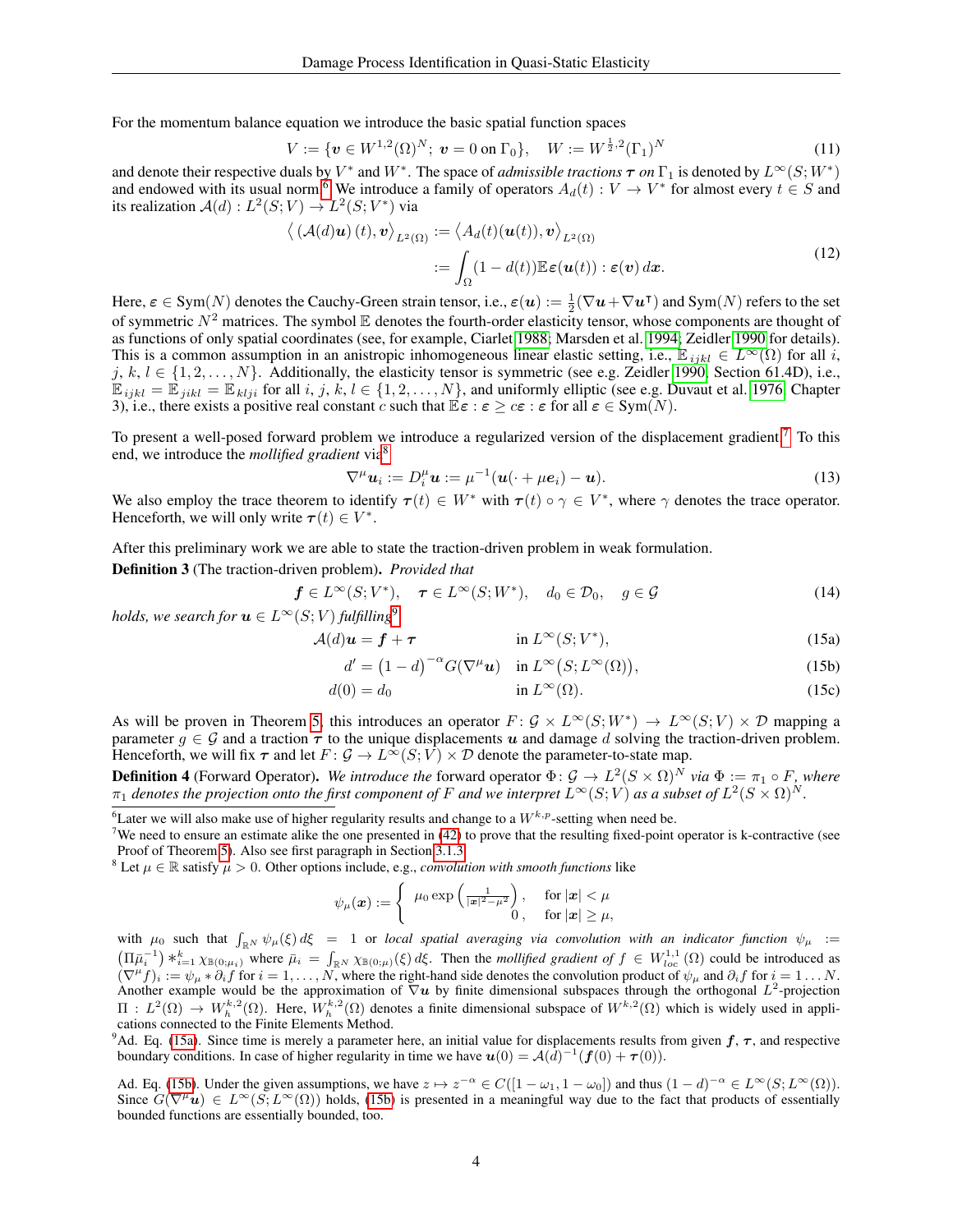## <span id="page-4-0"></span>3 Forward Problem

In this section we will focus on the forward problem and start by showing that the traction-driven problem is indeed well-posed. We also take a look at some results on higher regularity as this is a vital part for all further analysis. After introducing the parameter-to-state map we establish important properties of the forward operator that a crucial for the numerical treatment of the inverse problem. We prove Fréchet-differentiability and characterize the derivative as the solution of a coupled system of linear differential equations. The adjoint operator of the linearized problem will also be established by its characterization of another system of differential equations.

## 3.1 Well-Posedness

One of the main results in this work is the proof of well-posedness in the sense of Hadamard for the traction-driven problem. We state this fact in form of the following theorem.

<span id="page-4-1"></span>Theorem 5. *Suppose the assumptions made in Definition [3](#page-3-1) hold. Then there exists a unique solution to the tractiondriven problem, which depends Lipschitz continuously on the given data.*

To prove Theorem [5](#page-4-1) we decouple momentum balance from damage evolution. By treating these subproblems individually and establishing their well-posedness in Propositions [6](#page-4-2) and [8,](#page-6-0) respectively, we lay the groundwork for employing Banach's fixed-point theorem to show existence and uniqueness of a solution to the coupled problem. Its Lipschitz-continuous dependence on given data can be shown by employing the individually verifyed properties for the decoupled problems.

The previous results then allow us to define a solution operator for the coupled problem mapping the data to the respective solution in Corollary [15.](#page-10-0)

### 3.1.1 Damage Evolution

We start with the analysis of the damage evolution need and propose the following.

<span id="page-4-2"></span>**Proposition 6** (Well-posedness of decoupled damage evolution). *Provided that*  $d_0 \in \mathcal{D}_0$  *and*  $y \in L^\infty(S; L^\infty(\Omega)$  *with*  $0 \leq y \leq T^{-1}(\omega_1 - \omega_0)(1 - \omega_1)^\alpha$  almost everywhere hold, the decoupled damage evolution

<span id="page-4-7"></span><span id="page-4-6"></span><span id="page-4-3"></span>
$$
d' = (1 - d)^{-\alpha} y \quad \text{in } L^{\infty}(S; L^{\infty}(\Omega)),
$$
\n(16a)

$$
d(0) = d_0 \qquad \qquad \text{in } L^{\infty}(\Omega), \tag{16b}
$$

*is uniquely solved by the damage function*  $d \in \mathcal{D}$  *which Lipschitz-continuously depends on the data, i.e.,* 

$$
||d_1 - d_2||_{W^{1,\infty}(S;L^{\infty}(\Omega))} \le c \left( ||d_{10} - d_{20}||_{L^{\infty}(\Omega)} + ||y_1 - y_2||_{L^{\infty}(S;L^{\infty}(\Omega))} \right)
$$
(17)

*holds for some constant* c > 0 *and admissible data.*

*Proof.* The proof is done in four steps. In(a), we treat the spatial variable as a parameter and show that for almost every  $\boldsymbol{x} \in \Omega$  exists a function  $\omega \in C^{0,1}(\overline{S}; [0, \omega_1])$  such that

<span id="page-4-5"></span>
$$
\omega(t) = d_0(\boldsymbol{x}) + \int_0^t (1 - \omega(\xi))^{-\alpha} y(\xi, \boldsymbol{x}) d\xi
$$
\n(18)

holds. In (b), we then construct a time- and space-dependent damage function using the previous results and show that this one solves the decoupled damage evolution problem. We establish validity of inequality [\(17\)](#page-4-3) in (c) .

(a) Let  $\omega \in C(\overline{S}; [0, \omega_1])$  with a fixed  $x \in \Omega$  such that inequalities [\(3\)](#page-1-2) for  $d_0$  and [\(4\)](#page-2-1) for g hold. We introduce

<span id="page-4-4"></span>
$$
(O_{\boldsymbol{x}}\omega)(t) := d_0(\boldsymbol{x}) + \int_0^t (1 - \omega(\xi))^{-\alpha} y(\xi, \boldsymbol{x}) d\xi
$$
\n(19)

and propose that this induces an operator  $O_x$ :  $C(\overline{S}; [0, \omega_1]) \to C(\overline{S}; [0, \omega_1])$  for almost all  $x \in \Omega$ . This holds true, since, firstly,  $O_x \omega$  is actually Lipschitz-continuous in time because of

$$
|(O_{\boldsymbol{x}}\omega)(t_1) - (O_{\boldsymbol{x}}\omega)(t_2)| \le (1 - \omega_1)^{-\alpha} T^{-1} (\omega_1 - \omega_0)(1 - \omega_1)^{\alpha} |t_1 - t_2|.
$$
 (20)

The term is bounded as well for all  $t \in \overline{S}$  as

$$
0 \le d_0(\boldsymbol{x}) + \int_0^t (1 - \omega(\xi))^{-\alpha} y(\xi, \boldsymbol{x}) d\xi = (O_{\boldsymbol{x}}\omega)(t) \le \omega_1
$$
\n(21)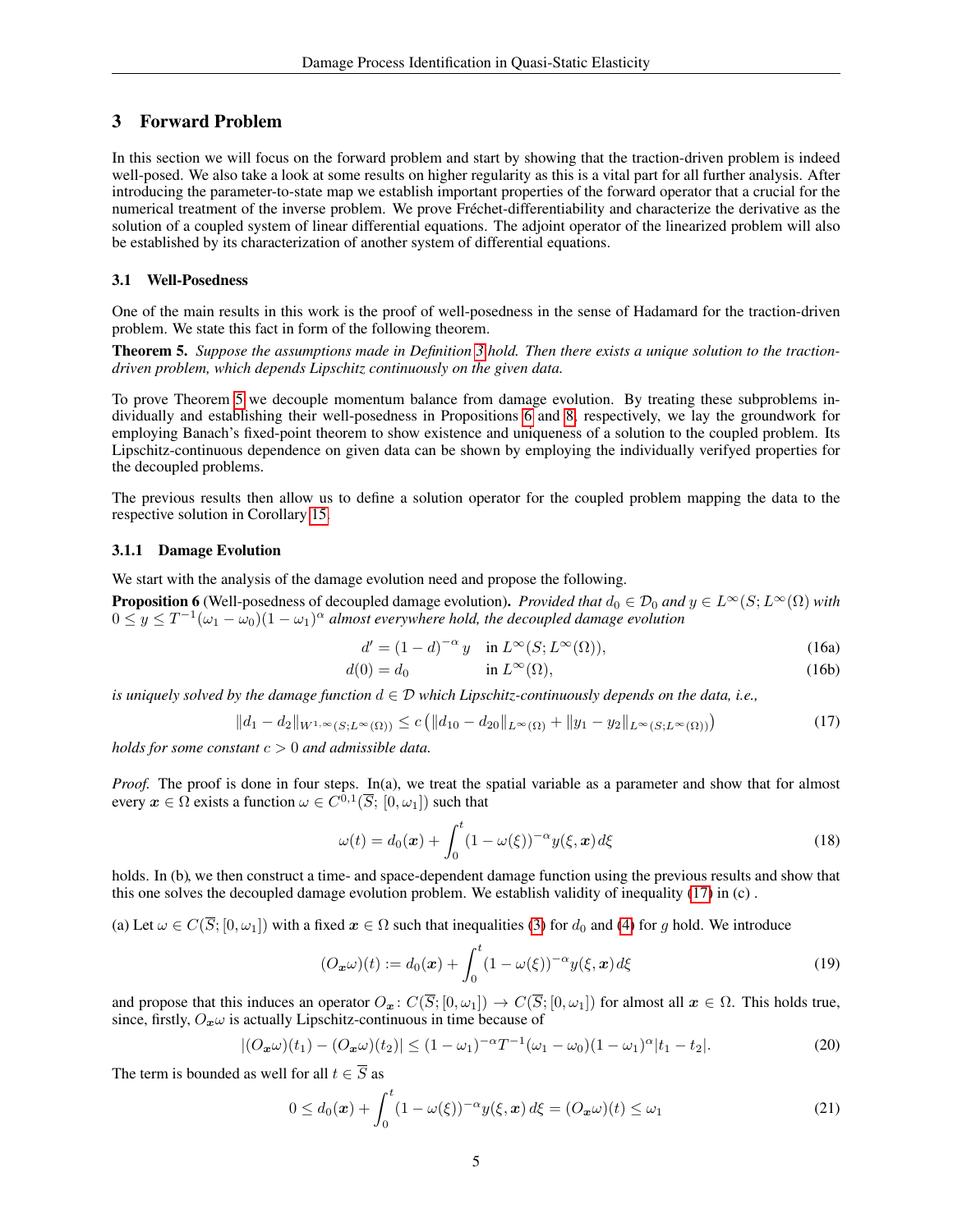shows. Secondly,  $O_x$  is Lipschitz as for any  $\omega_1, \omega_2 \in C(\overline{S}; [0, \omega_1])$ 

$$
\left| (O_{\mathbf{x}}\omega_1)(t) - (O_{\mathbf{x}}\omega_2)(t) \right| \le c_{\mathbf{x}} ||\omega_1 - \omega_2||_{C(\bar{S})}
$$
\n(22)

holds for an arbitrary  $t \in \overline{S}$ . Introducing the weighted norm

<span id="page-5-4"></span><span id="page-5-1"></span><span id="page-5-0"></span>
$$
||f||_{\lambda} := \max_{t \in \bar{S}} \left( \exp(-\lambda t) |f(t)| \right) \tag{23}
$$

for a fixed  $\lambda > 0$  and arguing similarly to [\(22\)](#page-5-0) leads to

$$
||O_{\boldsymbol{x}}\omega_1 - O_{\boldsymbol{x}}\omega_2||_{\lambda} \leq \lambda^{-1}c_{\boldsymbol{x}}||\omega_1 - \omega_2||_{\lambda}
$$
\n(24)

for  $c_x > 0$ . Choosing  $\lambda$  large enough makes  $O_x$  *k-contractive* on  $C(S; [0, \omega_1])$  endowed with  $\|\cdot\|_{\lambda}$ . Employing *Banach's fixed-point theorem* guarantees the existence and uniqueness of a fixed-point  $O_x \omega_x = \omega_x \in C^{0,1}(S; [0, \omega_1])$ endowed with its standard norm.<sup>[10](#page-0-0)</sup> The key element is inequality [\(20\)](#page-4-4). Since  $x \in \Omega$  was chosen arbitrarily, this is true almost everywhere in  $\Omega$ . We note that  $c_x$  in [\(22\)](#page-5-0) and [\(24\)](#page-5-1) is uniformly bounded as a direct consequence of [\(4\)](#page-2-1) and [\(19\)](#page-4-5).

(b) We introduce  $d(t, x) := \omega_x(t)$  and note that this defines  $d(t, \cdot)$  almost everywhere in  $\Omega$ . We immediately see that for almost every  $t \in S$ 

<span id="page-5-2"></span>
$$
|d(t, \boldsymbol{x})| \le \omega_1, \quad |d'(t, \boldsymbol{x})| \le |\omega_1 - \omega_0| T^{-1}
$$
\n(25)

hold almost everywhere in  $\Omega$ . We introduce the set of Lebesgue-measurable functions from  $\Omega$  to a Banach space Y by  $\mathcal{M}(\Omega; Y)$  and prove  $d(t, \cdot) \in \mathcal{M}(\Omega; \mathbb{R})$  for almost all  $t \in S$  next. To this end, we take the *sequence of successive approximation*, i.e., we define recursively  $d_{n+1}(t, x) := O_x d_n(t, x)$  and take the initial damage  $d_0$  to be the first element in this sequence. Since pointwise limits of measurable functions are also measurable and  $d_0 \in \mathcal{M}(\Omega;\mathbb{R})$ by design, we can infer from [\(25\)](#page-5-2) that  $d(t) \in L^{\infty}(\Omega)$  holds almost everywhere in time. So far, we have shown that the right-hand side of [\(16a\)](#page-4-6) lies in  $L^{\infty}(\Omega)$  for almost every point in time. Recalling inequality [\(20\)](#page-4-4) together with *Rademacher's theorem* then establishes  $d'(t) \in M(\Omega;\mathbb{R})$ . Collecting all results then shows  $d \in \mathcal{D}$ .

(c) Subtracting the generalized derivatives  $d'_1, d'_2$ , a subsequent integration of the results over [0, t], applying the mean value theorem and utilizing *Gronwall's lemma* yield

$$
||d_1 - d_2||_{L^{\infty}(S; L^{\infty}(\Omega))}
$$
  
\$\le c \left( ||d\_{10} - d\_{20}||\_{L^{\infty}(\Omega)} + ||y\_1 - y\_2||\_{L^{\infty}(S; L^{\infty}(\Omega))}\right)\$ (26)

for some generic positive constant  $c$ .<sup>[11](#page-0-0)</sup> Based on [\(16a\)](#page-4-6) and the inequalities satisfied by  $d \in \mathcal{D}$  we see that

$$
|d_1'(t, \boldsymbol{x}) - d_2'(t, \boldsymbol{x})| \le c \bigg( |d_1(t, \boldsymbol{x}) - d_2(t, \boldsymbol{x})| + \|y_1 - y_2\|_{L^\infty(S; L^\infty(\Omega))} \bigg) \tag{27}
$$

holds for some constant  $c > 0$ . Combining the last two inequalities completes the proof.

 $\Box$ 

In view of later sections, particularly when showing that the inverse problem is ill-posed in section [4.1](#page-15-1) and [4.2,](#page-16-0) we need to establish stronger regularity results than the previous one.

<span id="page-5-5"></span>**Proposition 7.** *Provided the conditions from Proposition* [6](#page-4-2) *are met and, additionally,*  $d_0 \in \mathcal{D}_0 \cap W^{l,\infty}(\Omega)$  $\overline{u}$  and  $y \in W^{k,\infty}(S;W^{l,\infty}(\Omega))$  hold for  $k, l > 0$ . Then the solution exhibits higher regularity, i.e.,  $d \in \mathcal{D}$  $W^{k+1,\infty}(S;W^{l,\infty}(\Omega))$  *and the estimate* 

<span id="page-5-3"></span>
$$
||d_1 - d_2||_{W^{k+1,\infty}(S;W^{l,\infty}(\Omega))} \le c \left( ||d_{10} - d_{20}||_{W^{l,\infty}(\Omega)} + ||y_1 - y_2||_{W^{k,\infty}(S;W^{l,\infty}(\Omega))} \right) \tag{28}
$$

*is valid.*

*Proof.* We will prove this statement via an induction argument. The case  $k = l = 0$  is provided by the previous theorem [6.](#page-4-2) Without loss of generality we focus on the case  $k = l = 1$  for the induction step.

Note that  $x \mapsto x^{-\alpha} \in C_0^{\infty}([1 - \omega_1, 1])$  holds. We start by showing higher regularity in time. To this end we formally

<sup>&</sup>lt;sup>10</sup>The norm  $\|\cdot\|_{\lambda}$  is equivalent to the maximum norm on  $C(\bar{S}; [0, \omega_1])$ .

<sup>&</sup>lt;sup>11</sup>This inequality is later used to show well-posedness of the forward operator. Then, time and space dependent displacement gradients will take the place of  $y_1, y_2$ .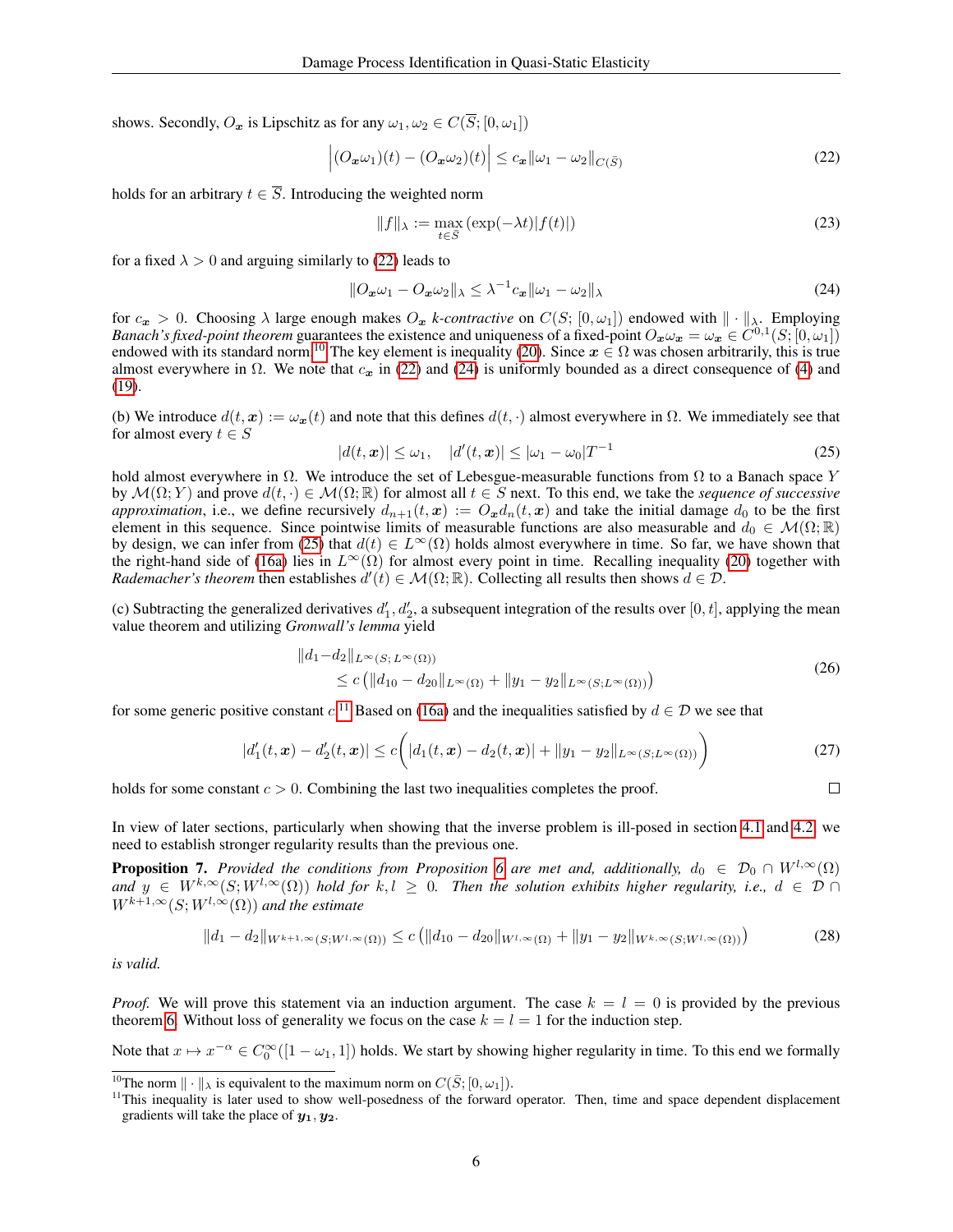differentiate the right-hand side of [\(16a\)](#page-4-6) weakly with respect to time by employing product- and chain rule for Sobolev functions yielding

<span id="page-6-1"></span>
$$
d'' = ((1-d)^{-\alpha} y)' = \alpha (1-d)^{-(\alpha+1)} d' \cdot y + (1-d)^{-\alpha} y'.
$$
 (29)

Following from proposition [6](#page-4-2) and the imposed conditions on  $y$ , we can verify that this equality holds true in  $L^{\infty}(S; L^{\infty}(\Omega))$ . Since weak derivatives are uniquely determined, we arrive at  $d \in W^{2,\infty}(S; L^{\infty}(\Omega)) \cap \mathcal{D}$ .

For spatial regularity we argue as follows. We employ the notation introduced in [\(13\)](#page-3-2) and make use approximate weak derivatives via difference quotients. To this end we take  $x \in \Omega_0 \subset\subset \Omega$  and  $0 < |h| < \text{dist}(\Omega_0, \partial\Omega)$ . We start with the difference quotient for the damage variable and make use of its integral representation, i.e.,

$$
|D_i^h d| = \left| \frac{1}{h} d_h - d \right| = \left| D_i^h d_0 + \frac{1}{h} \int_0^t \left( (1 - d_h)^{-\alpha} - (1 - d)^{-\alpha} \right) y_h + \left( (1 - d)^{-\alpha} (y_h - y) \right) d\tau \right|
$$
  
 
$$
\leq C_1 \int_0^t \left| \frac{1}{h} (d_h - d) \right| d\tau + C_2 \int_0^t \left| \frac{y_h - y}{h} \right| d\tau + \| D_i^h d_0 \|_{L^\infty(\Omega)} \leq C_1 \int_0^t |D_i^h d| d\tau + C. \quad (30)
$$

The second integral after the first inequality is bounded, since  $y \in W^{2,\infty}(S;W^{1,\infty}(\Omega))$ . Employing Gronwall's lemma establishes  $||D_i^h||_{L^{\infty}(\Omega_0)} \leq C$  a.e. in S and by standard arguments on interdependence between weak derivatives and difference quotients (see Evans [2010;](#page-18-12) Gilbarg et al. [1983](#page-18-13) or Dobrowolski [2010,](#page-18-14) e.g.) we see that  $d(t, \cdot) \in W^{1,\infty}(\Omega)$  holds a.e. in S.

Formally differentiating [\(16a\)](#page-4-6) again, but this time weakly with respect to space leads to a very similar equation like [\(29\)](#page-6-1) but where all time derivatives on the right-hand side are replaced by partial ones and the first derivative in time on the left-hand side is as well. We can directly argue that the right-hand side lies in  $L^{\infty}(\Omega)$ . Similar arguments like in the beginning then reveal  $d'(t, \cdot) \in W^{1,\infty}(\overline{\Omega})$  a.e. in S. The same argument also holds true for  $d''$ , thus  $d \in W^{2,\infty}(S;W^{1,\infty}(\Omega)).$ 

Continuous dependence on the data in stronger norms shown in [\(28\)](#page-5-3) then follows from standard arguments utilizing the structure of the damage variable.  $\Box$ 

#### 3.1.2 Momentum Balance

In the next part, we look at well-posedness of the decoupled momentum balance equation.

<span id="page-6-0"></span>Proposition 8 (Well-posedness of the equation of motion). *Provided that*

$$
d \in L^{\infty}(S; L^{\infty}(\Omega)), \quad \mathbf{f} \in L^{\infty}(S; V^*), \quad \tau \in L^{\infty}(S; W^*), \tag{31}
$$

*where* d *satisfies the bounds from* [\(2\)](#page-1-1)*, the traction-driven subproblem*

<span id="page-6-3"></span>
$$
\mathcal{A}(d)\mathbf{u} = \mathbf{f} + \boldsymbol{\tau}, \quad \text{in } L^{\infty}(S; V^*)
$$
\n(32)

*is uniquely solvable. Furthermore, its solution*  $u \in L^{\infty}(S; V)$  *is Lipschitz-continuous with respect to the given data, i.e.,*

$$
\|u_1 - u_2\|_{L^{\infty}(S;V)}
$$
  
\n
$$
\leq c \Big( \|f_1 - f_2\|_{L^{\infty}(S;V^*)} + \|\tau_1 - \tau_2\|_{L^{\infty}(S;W^*)}
$$
  
\n
$$
+ \|A\|_{\mathcal{L}(V;V^*)} \Big( \|f_2\|_{L^{\infty}(S;V^*)} + \|\tau_2\|_{L^{\infty}(S;W^*)} \Big) \|d_1 - d_2\|_{L^{\infty}(S;L^{\infty}(\Omega))} \Big)
$$
\n(33)

*for some constant* c > 0*. Choosing data with higher regularity in time, i.e.,*

$$
d \in W^{r,\infty}(S; L^{\infty}(\Omega)), \quad \mathbf{f} \in H^r(S; V^*), \quad \tau \in H^r(S; W^*)
$$
\n
$$
(34)
$$

*immediately entails*  $\boldsymbol{u} \in H^r(S; V)$ *.* 

*Proof.* Let  $t \in S$  be fixed such that  $0 \leq d(t) \leq \omega_1$  and  $\tilde{f}(t) := f(t) + \tau(t)$  in  $V^*$ . Then Lax-Milgram's theorem (see Showalter [1997](#page-19-18) or Zeidler [1990](#page-19-6) e.g.)<sup>[12](#page-0-0)</sup> guarantees a unique solution  $u(t) \in V$  to

<span id="page-6-2"></span>
$$
\mathcal{A}(d)\mathbf{u}(t) = \tilde{\mathbf{f}}(t) \quad \text{in } V^*,
$$
\n(35)

<sup>&</sup>lt;sup>12</sup>Note, that  $A(d)$  induces a symmetric, continuous and coercive bilinear form, where the upper bound  $\omega_1$  of d and the inequalities of Korn- and Poincaré-type ensure its coerciveness (see Zeidler [1990,](#page-19-6) Ciarlet [1988](#page-18-6) or Duvaut et al. [1976,](#page-18-7) e.g.).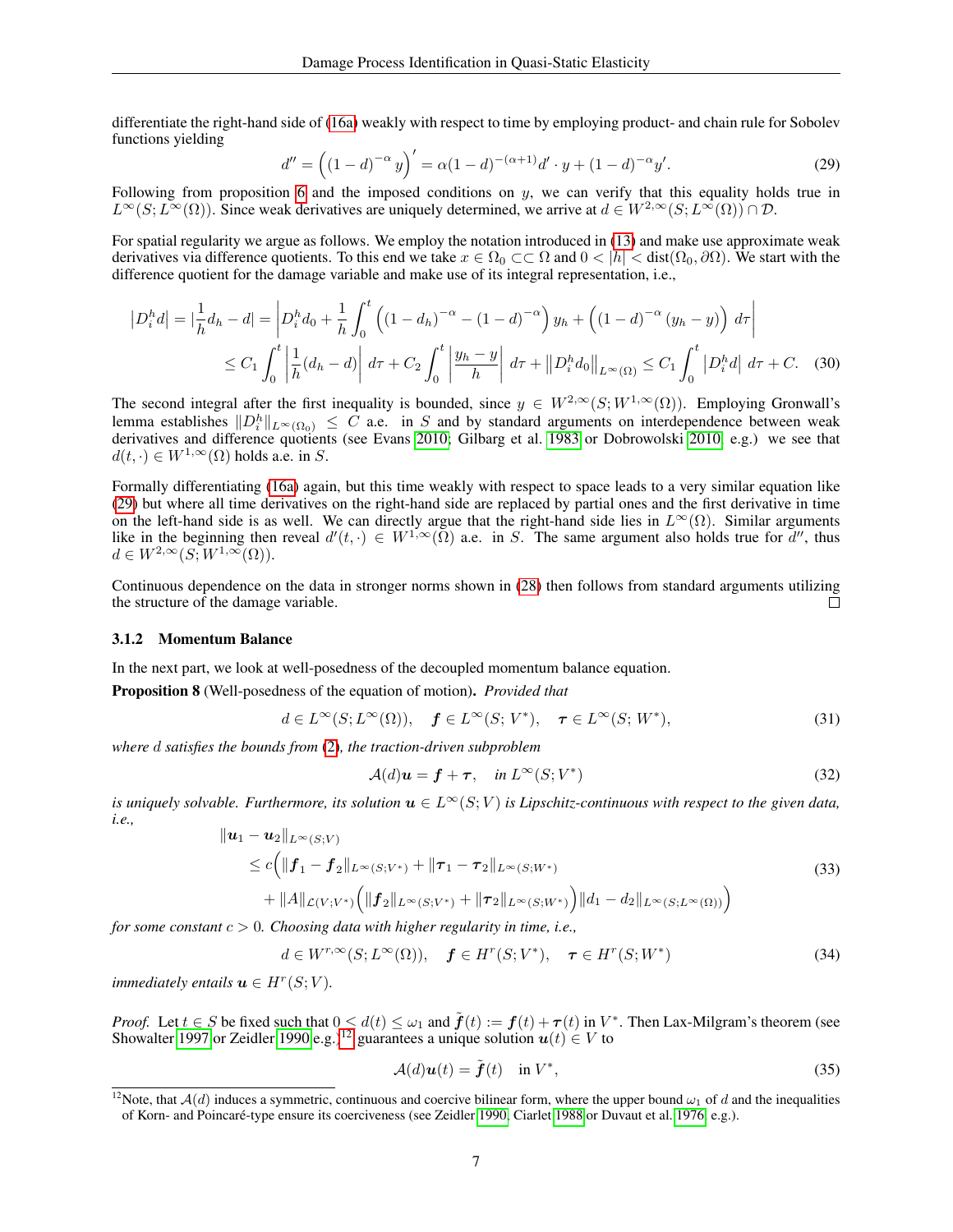which depends Lipschitz continuously on  $\tilde{f}(t)$  and satisfies

<span id="page-7-1"></span>
$$
\|\boldsymbol{u}(t)\|_{V} \le c(\omega_1) \|\tilde{\boldsymbol{f}}(t)\|_{V^*} \text{ a.e. in } S. \tag{36}
$$

induces a mapping  $u: S \to V$  almost everywhere in S. We claim that  $u \in L^{\infty}(S; V)$  holds.

We begin by showing  $u \in \mathcal{M}(S; V)$ . Since  $\tilde{f} \in \mathcal{M}(S; V^*)$  and  $d \in \mathcal{M}(S; L^{\infty}(\Omega))$ , there exist sequences of simple functions  $\tilde{\boldsymbol{f}}_j \in \mathcal{S}(S; V^*)$  and  $d_j \in \mathcal{S}(S; L^{\infty}(\Omega))$  converging towards  $\tilde{\boldsymbol{f}}$  in  $V^*$  and  $d$  in  $L^{\infty}(\Omega)$ , respectively. As a consequence of Lax-Migram's theorem, the existence of a sequence of simple functions  $u_j(t) := \mathcal{A}^{-1}(d_j)\tilde{f}_j(t) \in$  $S(S; V)$  is guaranteed, which converges towards u in V almost everywhere in S for  $j \to \infty$ . This last part follows from

$$
\|u(t) - u_j(t)\|_V \le \| (A_d^{-1}(t) - A_{d_j}^{-1}(t)) \|_{\mathcal{L}(V^*;V)} \|\tilde{f}(t)\|_{V^*} + \|A_d^{-1}(t)\|_{\mathcal{L}(V^*;V)} \|\tilde{f}(t) - \tilde{f}_j(t)\|_{V^*}
$$
\n(37)

thus proving  $u \in \mathcal{M}(S; V)$ . Therefore,  $u \in L^{\infty}(S; V)$  holds as a direct consequence of [\(35\)](#page-6-2) and  $\tilde{\boldsymbol{f}} \in L^{\infty}(S; V^*)$ . Lipschitz continuity with respect to the given data can be established by subtracting the respective equations [\(35\)](#page-6-2) for two given data sets and by testing the resulting equation with the difference of the respective solutions. Since time is merely a parameter here, too, our claim on higher regularity immediately follows from [\(32\)](#page-6-3) and the fact that the damage variable as well as the right-hand side show the prescribed regularity in time.  $\Box$ 

In order to present the damage evolution equation while replacing y with  $G(\nabla^{\mu}u)$  we need to make sure that  $\nabla^{\mu}u$  is essentially bounded. To this end we have look at results on higher regularity and integrability of the displacements' gradient.

Imposing slightly more regularity on the right-hand side of the momentum balance equation results in a slightly better space for the solution, i.e.,  $u \in V \cap W^{1,p}(\Omega)$  for some  $p > 2$ . This higher integrability has been in the focus of many researchers. We refer to Haller-Dintelmann and Rehberg [2009;](#page-18-15) Haller-Dintelmann, Jonsson, et al. [2016;](#page-18-16) Shi et al. [1999;](#page-19-19) Herzog et al. [2011.](#page-18-17)

<span id="page-7-0"></span>**Proposition 9** (Higher Integrability). Assuming the conditions of Proposition [8](#page-6-0) are met. Then there exists a  $\bar{p} > 2$ *such that for all let*  $p \in [2, \bar{p}]$  *and* 

$$
\mathbf{f} \in L^{\infty}(S; W_{\Gamma_0}^{-1, p}(\Omega)^N), \quad \tau \in L^{\infty}(S; W^{-(1-\frac{1}{p}), p}(\Gamma_1)^N).
$$
 (38)

*the traction-driven problem is uniquely solvable with*  $u \in L^{\infty}(S; W^{1,p}(\Omega)^N)$ *, which depends Lipschitz-continuously on the data, i.e.,*

$$
\|u_1 - u_2\|_{L^{\infty}(S; W^{1, p}(\Omega)^N)}
$$
  
\n
$$
\leq c \Big( \|f_1 - f_2\|_{L^{\infty}(S; W^{-1, p}_{\Gamma_0}(\Omega)^N)} + \|\tau_1 - \tau_2\|_{L^{\infty}(S; W^{-(1 - \frac{1}{p}), p}(\Gamma_1)^N)} + \|d_1 - d_2\|_{L^{\infty}(S; L^{\infty}(\Omega))} \Big). \tag{39}
$$

*Proof.* As mentioned in the proof of proposition [8,](#page-6-0) time is merely a parameter and after having shown the higher integrability, we can argue in the same manner. The proof for the higher integrability can be found in the respective references stated before.  $\Box$ 

<span id="page-7-3"></span>When investigating the inverse problem in section [4](#page-15-0) we are in need for results on higher differentiability to stay in a Hilbertspace setting. To this end, we state the following result which can be found in Ciarlet [1988;](#page-18-6) Grisvard [2011.](#page-18-18) **Proposition 10** (Higher Differentiability). Let  $k \in \mathbb{N}$  be any positive integer. In addition, we assume that the bound $a$ ries  $\Gamma_0$ ,  $\Gamma_1$  *of the spatial domain*  $\Omega$  *are of class*  $C^{k+1,1}$ *. Provided that* 

$$
\mathbb{E}_{ijkl} \in W^{k,\infty}(\Omega), d \in \mathcal{D} \cap W^{1,\infty}(S;W^{k,\infty}(\Omega)), \ \mathbf{f} \in L^{\infty}\left(S;W^{k,p}(\Omega)^N\right), \ \boldsymbol{\tau} \in L^{\infty}\left(S;W^{k-1-\frac{1}{p},p}(\Omega)^N\right) \tag{40}
$$

*holds, there exists a unique solution*  $u \in L^{\infty} (S; W^{k+2,p}(\Omega)^N)$  *that depends continuously on the given data.* 

<span id="page-7-2"></span>Corollary 11. *Proposition [6,](#page-4-2)Proposition [8,](#page-6-0) Lemma [2,](#page-2-2) and Proposition [9](#page-7-0) allow for the introduction of Lipschitz op-* $\mathcal{O}_E^{f+\tau}: \mathcal{D} \to L^\infty(S;V)$  and  $O_D: \text{ dom}(O_D) \subset L^\infty(S;L^\infty(\Omega)) \to \mathcal{D}$ . The superscript indicate respective *right-hand sides of the specific equations the operators are linked to. If omitted, the right-hand sides are those used in Proposition* [6](#page-4-2) *or Proposition* [8,](#page-6-0) *respectively. In the decoupled setting*  $O_E$ ,  $O_D \circ G \circ \nabla^\mu$  *map a given damage function to respective displacements and vice versa.*[13](#page-0-0)

<sup>&</sup>lt;sup>13</sup>Recall, the domain of  $O_D$  denoted by  $dom(O_D)$  are all functions  $y \in \subset L^{\infty}(S; L^{\infty}(\Omega))$  satisfying the bounds given in Proposition [6.](#page-4-2)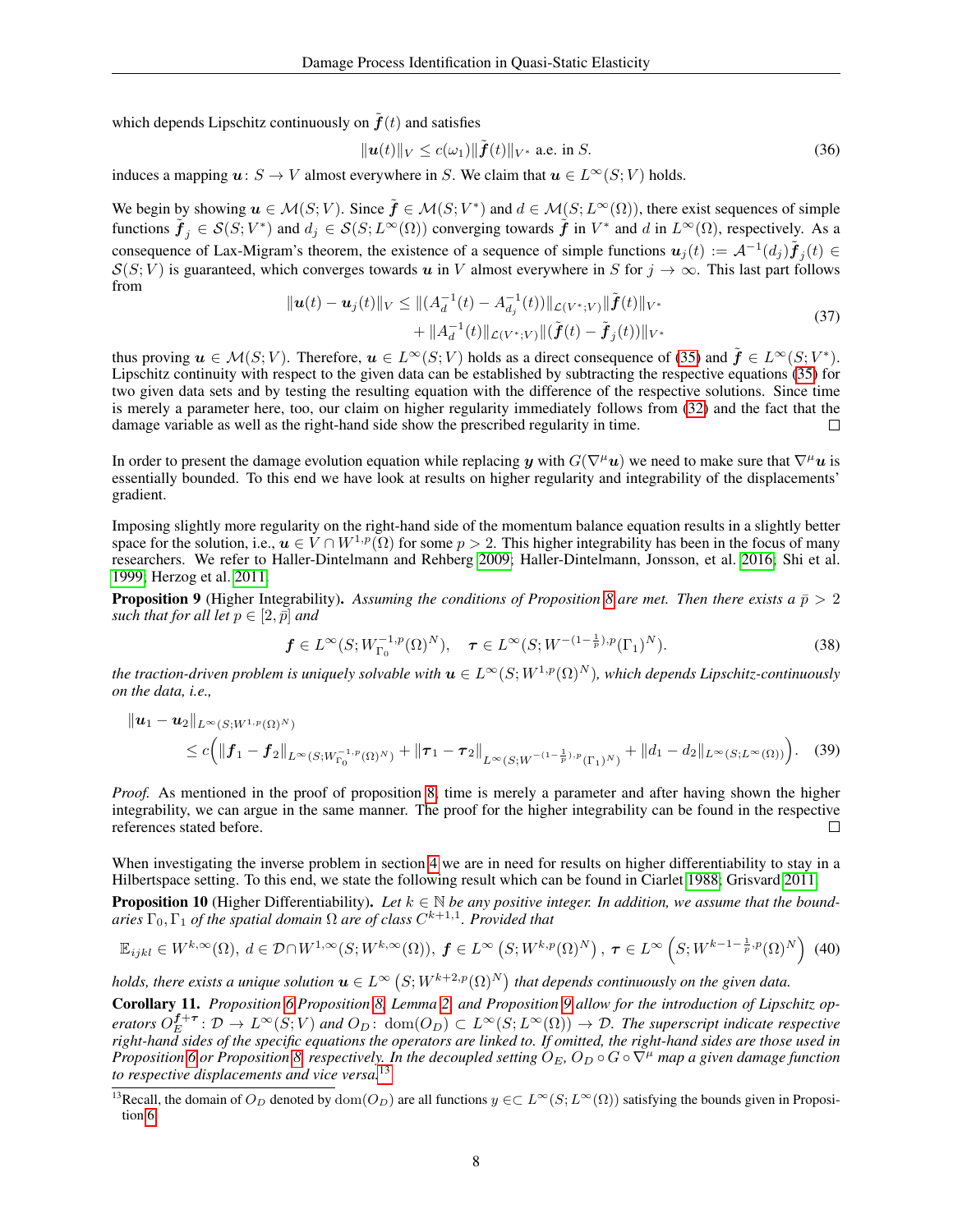*Proof.* To clarify that  $O_D \circ G \circ \nabla^{\mu}$  is actually well-defined, we show that  $\nabla^{\mu}u(t)$  is uniformly bounded in  $\Omega$ , i.e.,  $\nabla^{\mu} u(t) \in \overline{Y} = \overline{\mathbb{B}}(0;\overline{y}) \subset \mathbb{R}^{N^2}$  for almost every  $t \in S$ . This immediately follows from [\(36\)](#page-7-1) and Proposition [9.](#page-7-0) Choosing  $\bar{y}$  accordingly then shows our claim.

#### <span id="page-8-1"></span>3.1.3 Coupled Problem

To prove that the parameter-to-state map is well-defined in the suggested setting, we have to make sure, that an estimate in the shape of

<span id="page-8-2"></span>
$$
||G(\nabla \mathbf{u}_1)(t) - G(\nabla \mathbf{u}_2)(t)||_{L^{\infty}(\Omega)} \le c||\mathbf{u}_1(t) - \mathbf{u}_2(t)||_V \text{ a.e. in } S
$$
\n(41)

holds. This means, higher regularity of the displacements  $u$  is needed to employ embedding theorems. Although recent results in Herzog et al. [2011](#page-18-17) and Haller-Dintelmann, Jonsson, et al. [2016](#page-18-16) state higher integrability of the displacements, particularly  $p > 2$ , this is, unfortunately, not enough to ensure an estimate like [\(41\)](#page-8-2). Another approach would be to assume smoother data and therefore to achieve higher regularity locally by standard  $L^2$ -theory, see Nirenberg [1955](#page-19-20) (and also Gilbarg et al. [1983;](#page-18-13) Evans [2010\)](#page-18-12), e.g. But this does not remedy the situation as the right-hand side would be measured in a stronger norm which cannot be bounded by a damage function in its respective norm.

Another option could be to change into an  $L^p$  setting. Especially for the damage evolution in space this could potentially remedy the situation. However, it is not so clear how this would affect the momentum balance equation in [\(15a\)](#page-2-3) and, additionally, the complexity and difficulty for the inverse problem being now in a general Banach setting would complicate things even further. That is why, for now, we want to remain in a Hilbert space setting and focus on showing the validity of our approach. That is why we decided to use a mollified gradient in our model.<sup>[4</sup>]

In order to state the coupled problem in a meaningful way (see Corollary [11\)](#page-7-2) and, especially, use them to construct a fixed-point operator on  $\overline{D}$  to prove unique solvability of the fully coupled problem, we need the following lemma.

<span id="page-8-3"></span><span id="page-8-0"></span>**Lemma 12.** *Let*  $u_1(t), u_2(t) \in V \cap W^{1,p}(\Omega)$  *a.e.* in S. We denote the mollified gradient by  $\nabla^{\mu}$ . Provided that  $q \in \mathcal{G}$ *is an admissible damage process, there exists a constant*  $c(N) > 0$  *particularly dependent on the spatial dimension* N *such that*

$$
||G(\nabla^{\mu} \mathbf{u}_1)(t) - G(\nabla^{\mu} \mathbf{u}_2)(t)||_{L^{\infty}(\Omega)} \leq c||\mathbf{u}_1(t) - \mathbf{u}_2(t)||_{W^{1,p}(\Omega)}
$$
(42)

*almost everywhere in* S*.*

*Proof.* We limit ourselves to show this for a mollified gradient  $\nabla^{\mu}$  in the shape of [\(13\)](#page-3-2). For spatial dimension  $N = 1$  the claim follows immediately from Lipschitz-continuity of damage processes and the compact embedding  $H^{s}(\Omega) \hookrightarrow \hookrightarrow C(\overline{\Omega})$  since  $k > N/p$  for  $p > 1$  (see e.g. Kufner et al. [1977,](#page-19-21) Theorem III.5.8.3).

For  $N = 2$  we also use the Lipschitz-continuity of damage processes as before. By employing Proposition [9](#page-7-0) we are able to establish [\(42\)](#page-8-0) for  $p > 2$ .

In the three-dimensional case  $N = 3$ , we need more regularization of the displacement's gradient. One option would be to taking the average of the displacements in a small ball around  $x$  before applying the difference quotient, i.e.,

$$
\nabla^{\mu} \mathbf{u} := D_i^{\mu} \left( \chi_{\mathbb{B}(0;\mu)} * \mathbf{u} \right).
$$
 (43)

Also refer to footnote <sup>[8](#page-0-0)</sup>. Then the argument is the same as in the case  $N = 2$ .

 $\Box$ 

<span id="page-8-4"></span>Remark 13. *Another possibility to show an estimate like* [\(42\)](#page-8-0) *would be to use the higher regularity results from Proposition [10](#page-7-3) since we can choose* p > 3 *and can make sure an embedding into continuous functions is possible. The drawback is that we have to make stronger assumptions on the elasticitytensor* E *, the damage functions, and the damage processes as well. The left-hand side of estimate* [\(42\)](#page-8-0) *would then be measured in the stronger norm of*  $W^{1,\infty}(\Omega)$ .

We can now collect the previous results to make a sound argument for the well-posedness of the fully coupled problem.

*Proof of Theorem [5.](#page-4-1)* The main idea of this proof is laid out in Figure [1.](#page-9-0) We start with an arbitrary damage function  $d_1 \in \mathcal{D}$ . According to Proposition [8,](#page-6-0) we can employ this damage function into the momentum balance equation and solve for a unique displacement field  $O_E(d_1) =: u_1 \in L^\infty(S; V)$ . We apply the mollified gradient to  $u_1$  and insert  $\nabla^{\mu}u_1$  into the damage evolution equation. Proposition [6](#page-4-2) established that there is exactly one damage function

 $14$ By introducing additional regularization into the forward problem we affect the singular value decomposition of the linearized operator. Additional smoothness increases oscillation effects in the reconstruction process (see e.g. Rieder [2003;](#page-19-3) Engl et al. [1996\)](#page-18-0). That is why we want to regularize as little as possible.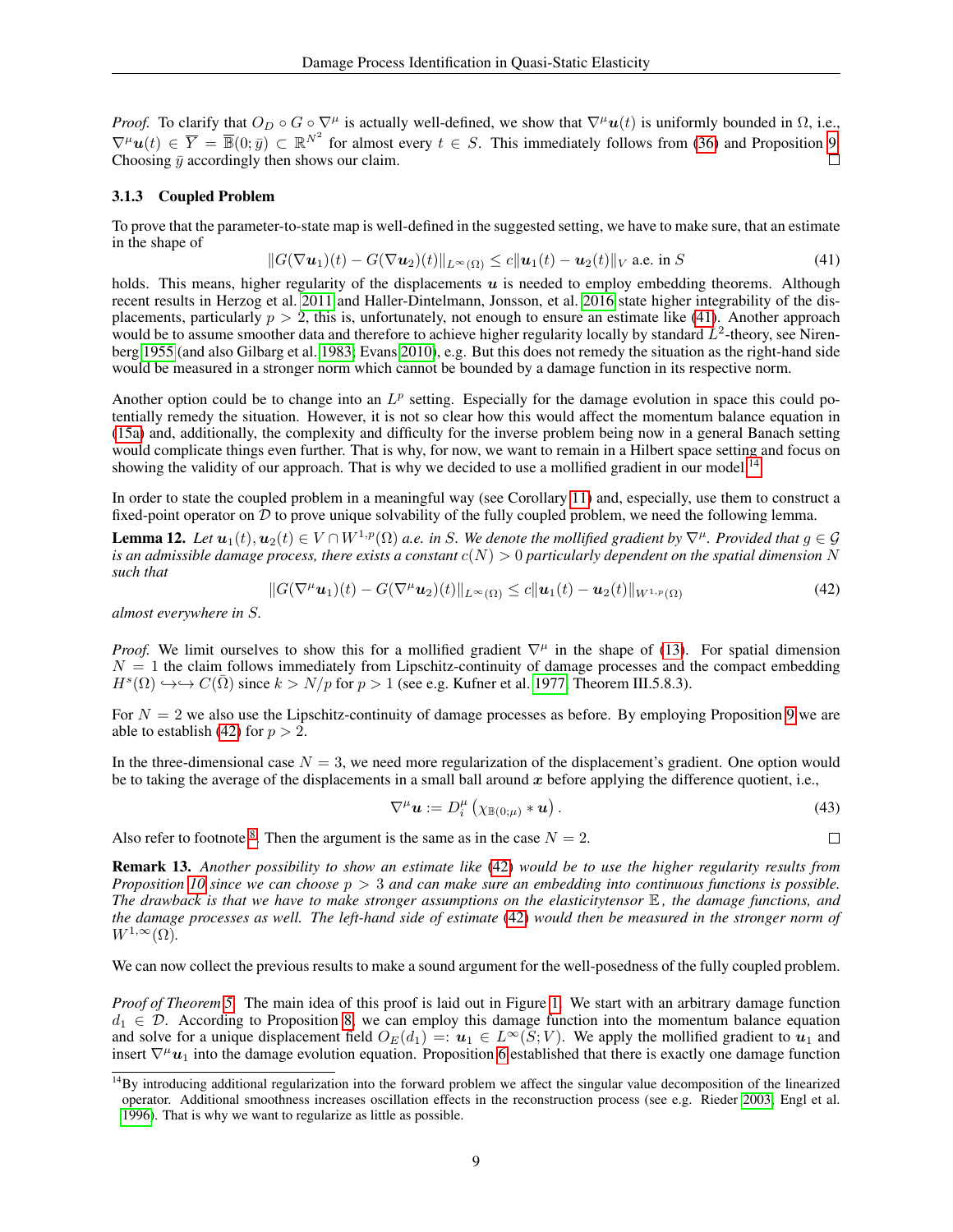$d_2 := Q_D \circ G \circ \nabla^{\mu}(\boldsymbol{u}_1)$  in D solving equations [\(16a\)](#page-4-6), [\(16b\)](#page-4-7). This strategy introduces an operator  $\Psi \colon \mathcal{D} \to \mathcal{D}$  via  $\Psi := O_D \circ G \circ \nabla^{\mu} \circ O_E$  for which we claim the existence of a unique fixed-point d. To see this, we note that D is a complete metric space and show that  $\Psi^2 := \Psi \circ \Psi$  is k-contractive. Employing Banach's contraction prin shows our claim.



<span id="page-9-0"></span>**Figure 1** Concept to prove Theorem [5.](#page-4-1) The operators  $O_E$ ,  $O_D$  introduced in Corollary [11](#page-7-2) give raise to constructing a k-contractive mapping  $\Psi: \mathcal{D} \to \mathcal{D}$  that complies with *Banach's contraction principle*.

Take  $d_1, d_2 \in \mathcal{D}$ . Definition  $\Psi$  immediately entails

<span id="page-9-3"></span><span id="page-9-1"></span>
$$
\Psi^{2'}(d_i) = (1 - \Psi^2(d_i))^{-\alpha} G(\nabla^{\mu} O_E(\Psi(d_i))) \text{ in } L^{\infty}(S; L^{\infty}(\Omega)) \text{ for } i = 1, 2,
$$
\n(44)

and leads us to

$$
\begin{split} \|\Psi^{2}(d_{1}) - \Psi^{2}(d_{2})\|_{W^{1,\infty}(S;L^{\infty}(\Omega))} \\ &\leq c \big( \|\Psi^{2}(d_{1}) - \Psi^{2}(d_{2})\|_{L^{\infty}(S;L^{\infty}(\Omega))} + \|G(\nabla^{\mu}(O_{E}(d_{1}))) - G(\nabla^{\mu}(O_{E}(d_{2})))\|_{L^{\infty}(S;L^{\infty}(\Omega))}. \end{split} \tag{45}
$$

We are left to estimate the right-hand side by  $\tilde{c}||d_1 - d_2||_{\mathcal{D}}$  for some positive  $\tilde{c} < 1$ . To this end, we focus on the first term. Integrating [\(44\)](#page-9-1) over  $(0, t)$  shows

<span id="page-9-2"></span>
$$
\|\Psi_1^2(t) - \Psi_2^2(t)\|_{L^\infty(\Omega)} \le c \int_0^t \|G(\nabla^\mu (O_E(\Psi(d_1))))(\xi) - G(\nabla^\mu (O_E(\Psi(d_2))))(\xi)\|_{L^\infty(\Omega)} d\xi \tag{46}
$$

for  $t \in S$ . Lemma [12,](#page-8-3) Lipschitz continuity of G and  $O_E$ , and using [\(46\)](#page-9-2) add up to

$$
||G(\nabla^{\mu}(O_{E}(\Psi(d_{1}))))(t) - |G(\nabla^{\mu}(O_{E}(\Psi(d_{2}))))(t)||_{L^{\infty}(\Omega)} \le c||\Psi(d_{1})(t) - \Psi(d_{2})(t)||_{L^{\infty}(\Omega)} \le c \int_{0}^{t} ||d_{1}(\xi) - d_{2}(\xi)||_{L^{\infty}(\Omega)} d\xi.
$$
 (47)

Using the  $\|\cdot\|_{\lambda}$ -norm from [\(23\)](#page-5-4) again allows for estimates

$$
\int_0^t \int_0^{\xi} \|d_1(\zeta) - d_2(\zeta)\|_{L^{\infty}(\Omega)} d\zeta d\xi \le \lambda^{-2} \exp(\lambda t) \|d_1 - d_2\|_{\lambda}
$$
\n(48)

<span id="page-9-4"></span>as well as

$$
\int_0^t \|d_1(\xi) - d_2(\xi)\|_{L^\infty(\Omega)} \le \lambda^{-1} \exp(\lambda t) \|d_1 - d_2\|_{\lambda}
$$
\n(49)

in S. Collecting inequalities [\(45\)](#page-9-3) to [\(49\)](#page-9-4) and the fact that t was chosen arbitrarily, we arrive at

$$
\|\Psi^{2}(d_{1}) - \Psi^{2}(d_{2})\|_{\lambda} \le c(\lambda^{-1} + \lambda^{-2})\|d_{1} - d_{2}\|_{\lambda}.
$$
\n(50)

Choosing  $\lambda$  sufficiently large completes the proof. Lipschitz continuous dependence on the data follows from the respective results for the subproblems in Proposition [6](#page-4-2) and Proposition [8.](#page-6-0) Without loss of generality we only vary  $g_i \in G$  for  $i = 1, 2$  in the direct problem [\(15\)](#page-3-3) and denote the resulting displacements and damage variables with  $u_i$ ,  $d_i$ , respectively. Subtracting the respective equations we get

$$
||d_1(t) - d_2(t)||_{L^{\infty}(\Omega)} \le C\Big(||g_1 - g_2||_{L^{\infty}(S;L^{\infty}(\Omega;C^{0,1}(\overline{Y})))} + \int_0^t ||\boldsymbol{u}_1 - \boldsymbol{u}_2||_V ds\Big) \tag{51}
$$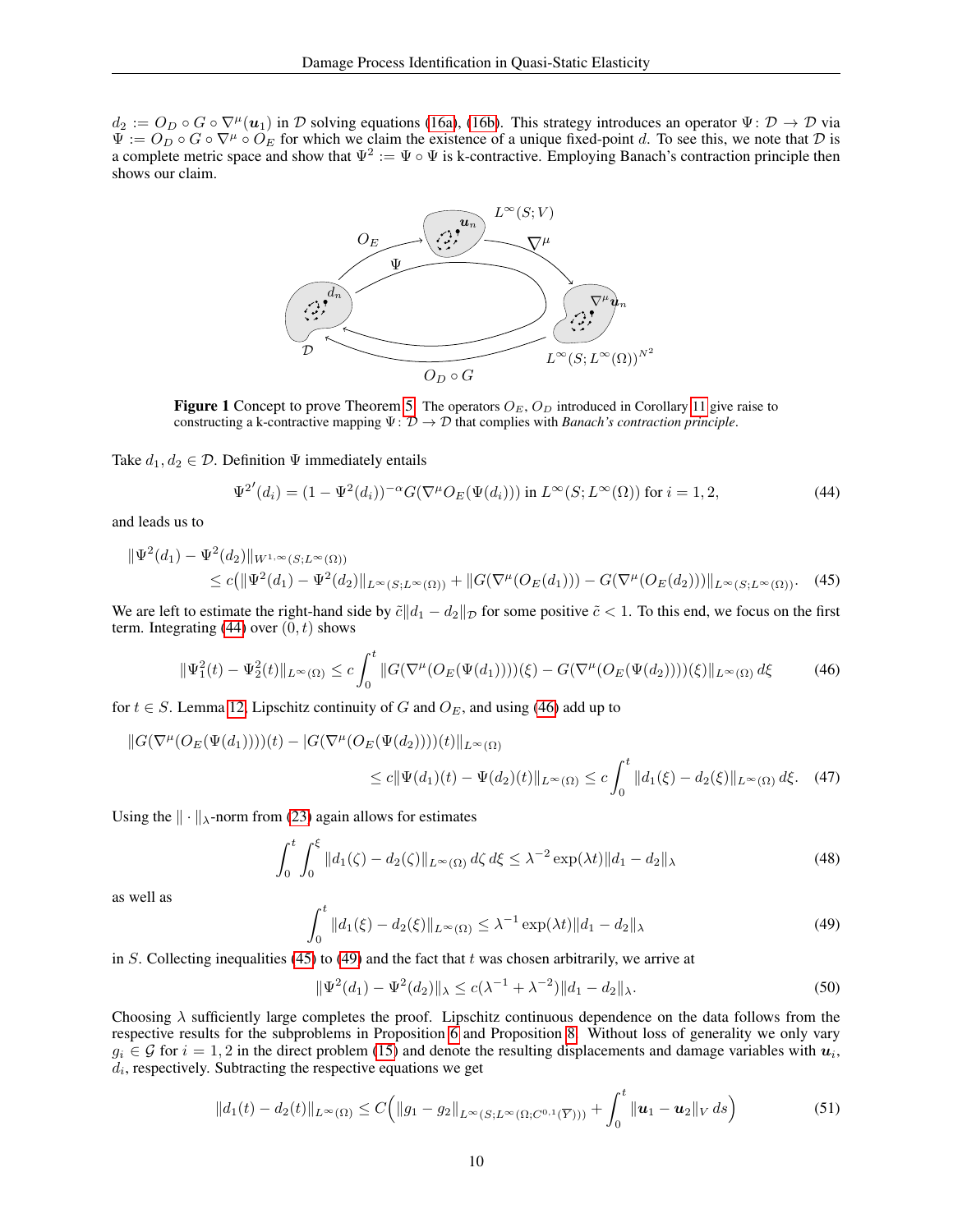by common manipulations and employment of Lemma [12](#page-8-3) (cf. to [\(46\)](#page-9-2)). In connection with a respective energy estimate from the equation of motion this results in

$$
\|\mathbf{u}_1(t)-\mathbf{u}_2(t)\|_V \leq C\|d_1(t)-d_2(t)\|_{L^{\infty}(\Omega)} \leq C\Big(\|g_1-g_2\|_{L^{\infty}(S;L^{\infty}(\Omega;C^{0,1}(\overline{Y})))}+\int_0^t \|\mathbf{u}_1-\mathbf{u}_2\|_V ds\Big) \quad (52)
$$

and another application of Gronwall's lemma then establishes

$$
\|\mathbf{u}_1(t) - \mathbf{u}_2(t)\|_{L^{\infty}(S;V)} \le C \|g_1 - g_2\|_{L^{\infty}(S;L^{\infty}(\Omega;C^{0,1}(\overline{Y})))} \le C \|g_1 - g_2\|_{\mathcal{G}}
$$
(53)

which completes our proof.

Corollary 14 (Higher regularity for the coupled problem). *Assuming that the conditions of Proposition [10,](#page-7-3) proposition [7,](#page-5-5) and*

<span id="page-10-3"></span>
$$
g \in \mathcal{G} \cap W^{k,\infty}(S;W^{l,p}(\Omega;C^{l+1,1}(\overline{Y})))
$$
\n
$$
(54)
$$

 $\Box$ 

*are met. Also note Remark [13.](#page-8-4) Then the solution exhibits higher regularity, i.e.,*

$$
d \in \mathcal{D} \cap W^{k+1,\infty}(S;W^{l,\infty}(\Omega)), \quad \mathbf{u} \in L^{\infty}(S;V) \cap W^{k+1,\infty}\left(S;W^{l+2,p}(\Omega)^N\right),\tag{55}
$$

*and the solution depends Lipschitz-continuously on the data.*

*Proof.* This can be proven in the exact same manner as in the proof of Theorem [5.](#page-4-1) The only thing that has to be updated is the use of stronger norms. But we have already seen how we can use mollifiers and embeddings theorems to get the needed estimates.  $\Box$ 

<span id="page-10-0"></span>Corollary 15. *Theorem [5](#page-4-1) gives the means to introduce an operator mapping the data Lipschitz continuously to the respective solution, i.e.,*

$$
F: L^{\infty}(S; V^*) \times L^{\infty}(S; W^*) \times \mathcal{D}_0 \times \mathcal{G} \rightarrow L^{\infty}(S; V) \times \mathcal{D}
$$
  
\n
$$
(\mathbf{f}, \tau, d_0, g) \rightarrow (\mathbf{u}, d).
$$
\n(56)

For a clear and brief presentation, the dependency of the parameter-to-state map on  $f, \tau$ , and  $d_0$  are henceforth omitted in their notation. Thus, we fix  $f, \tau, \bar{u}, \bar{d}_0$  and interpret F as a mapping  $\mathcal{G} \to \bar{L}^{\infty}(S; V) \times \mathcal{D}$ .

#### 3.2 Fréchet-Differentiability

Since the forward operator  $\Phi := I \circ \pi_1 \circ F$  only consists of bounded linear operators except for F, differentiability of F directly transfers to  $\Phi$ . Here, I denotes the continuous embedding from  $\hat{L}^{\infty}(S; V)$  into  $L^2(S \times \Omega)^N$ . To prove differentiability of the *parameter-to-state* map  $F: \mathcal{G} \to L^{\infty}(S; V) \times \mathcal{D}$ , we first show in Lemma [16](#page-10-1) that admissible damage processes  $q \in G$  indeed lead to differentiable operators. We follow Tröltzsch [2010](#page-19-16) in his presentation (cf. especially to Section 4.3). Afterwards, we employ the chain rule to show that F and consequently  $\bar{\Phi}$  are indeed differentiable.

<span id="page-10-1"></span>**Lemma 16.** *Every admissible damage process*  $g \in \mathcal{G}$  *generates a Fréchet-differentiable Nemytskii operator*<sup>[15](#page-0-0)</sup>  $G\colon L^\infty(S;L^\infty(\Omega)^{N^2})\to L^\infty(S;L^\infty(\Omega))$  via [\(5b\)](#page-1-1), i.e., for all  $\bm{f},\bm{h}\in L^\infty(S;L^\infty(\Omega))^{N^2}$ 

<span id="page-10-2"></span>
$$
((\partial G(\mathbf{f}))\mathbf{h})(t,\mathbf{x}) = \partial_{\mathbf{y}}g(t,x,\mathbf{f}(t,\mathbf{x}))(\mathbf{h}(t,\mathbf{x}))
$$
\n(57)

*holds for almost all*  $t \in S$  *and*  $x \in \Omega$ *.* 

*Proof.* In Lemma [2](#page-2-2) we showed well-posedness of G. To prove differentiability and particularly equation [\(57\)](#page-10-2) for every  $f \in L^{\infty}(S; L^{\infty}(\Omega))^{N^2}$  we have to search for a linear operator  $\partial G(f) \in \mathcal{L}(L^{\infty}(S; L^{\infty}(\Omega))^{N^2})$ ;  $L^{\infty}(S; L^{\infty}(\Omega))$ satisfying said equation as well as

$$
G(\boldsymbol{f} + \boldsymbol{h}) - G(\boldsymbol{f}) = (\partial G(\boldsymbol{f}))\boldsymbol{h} + o(\|\boldsymbol{h}\|_{L^{\infty}(S;L^{\infty}(\Omega))^{N^2}}) \quad (\|\boldsymbol{h}\|_{L^{\infty}(S;L^{\infty}(\Omega))^{N^2}} \to 0).
$$
 (58)

Let  $t \in S$ ,  $x \in \Omega$  be fixed and  $f, h \in L^{\infty}(S; L^{\infty}(\Omega))^{N^2}$ . Together with Lemma [2](#page-2-2) we have

$$
G(\boldsymbol{f} + \boldsymbol{h})(t, x) - G(\boldsymbol{f})(t, x) = \partial_{\boldsymbol{y}} g(t, \boldsymbol{x}, \boldsymbol{f}(t, \boldsymbol{x})) \boldsymbol{h}(t, \boldsymbol{x}) + r(\boldsymbol{f}, \boldsymbol{h})(t, \boldsymbol{x}) \tag{59}
$$

<sup>&</sup>lt;sup>15</sup>Note that local Lipschitz continuity of the first derivative with respect to  $f$  would be sufficient to prove differentiability here, i.e.,  $g(t, x) \in C^{-1, 1}(\mathbb{R})^{N^2}.$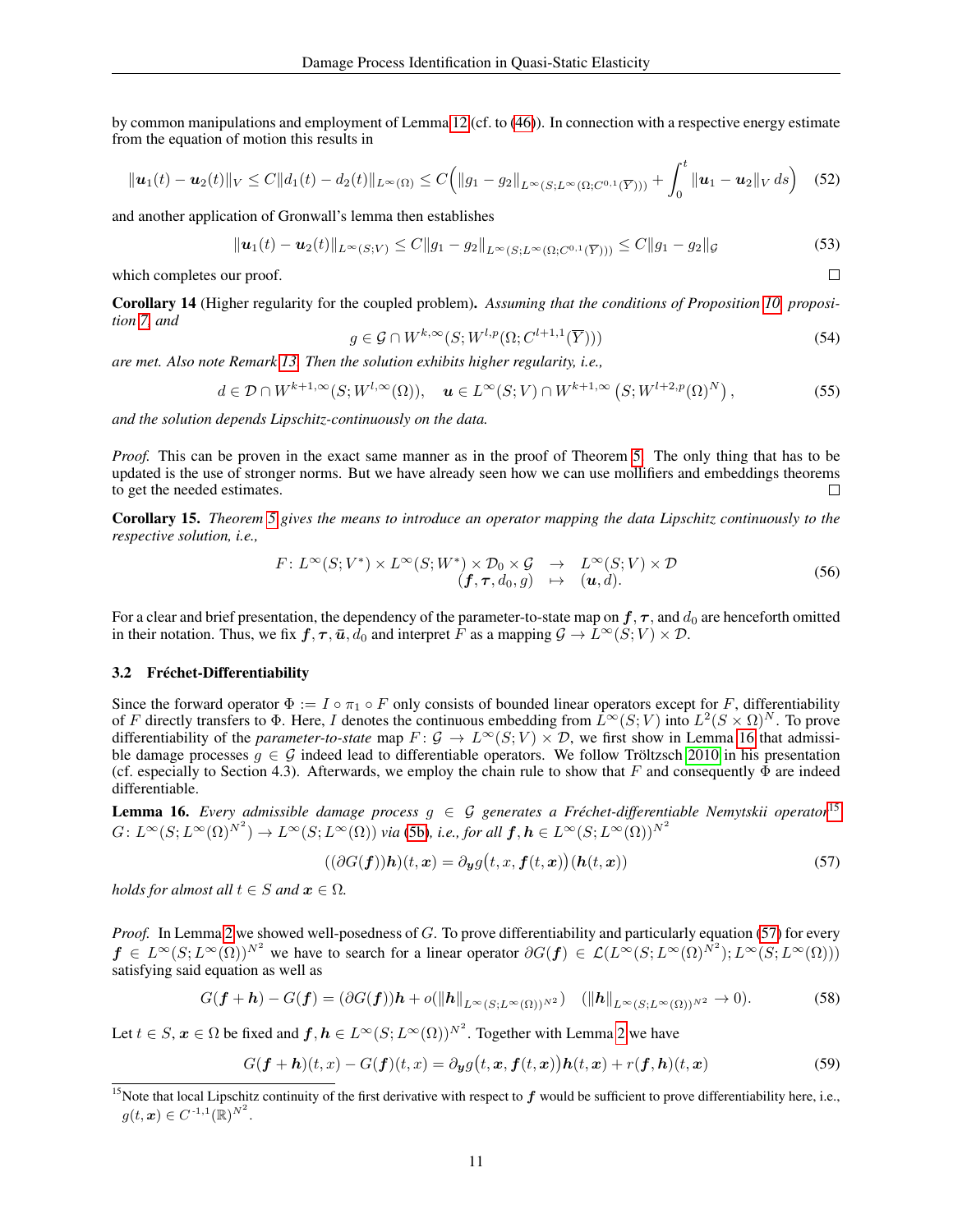where

$$
r(\boldsymbol{f}, \boldsymbol{h})(t, \boldsymbol{x}) = \int_0^1 \left( \partial_{\boldsymbol{y}} g\big(t, \boldsymbol{x}, \boldsymbol{f}(t, \boldsymbol{x}) + s\boldsymbol{h}(t, \boldsymbol{x})\big) - \partial_{\boldsymbol{y}} g\big(t, \boldsymbol{x}, \boldsymbol{f}(t, \boldsymbol{x})\big) \right) \boldsymbol{h}(t, \boldsymbol{x}) \, ds \le \frac{1}{2} \|g\|_{\mathcal{G}} \left| \boldsymbol{h}(t, \boldsymbol{x}) \right\|_{\mathbb{R}^{N^2}}^2. \tag{60}
$$

This leads us to

$$
||r(\boldsymbol{f},\boldsymbol{h})||_{L^{\infty}(S;L^{\infty}(\Omega))} \leq C \|\boldsymbol{h}\|_{L^{\infty}(S;L^{\infty}(\Omega))^{N^2}}^2,
$$
\n(61)

thus proving  $r(f, h) = o(||h||_{L^{\infty}(S; L^{\infty}(\Omega))^{N^2}})$ . We see that  $h(\cdot, \cdot) \mapsto \partial_y g(\cdot, \cdot, f(\cdot, \cdot))h(\cdot, \cdot)$  is linear and continuous in  $L^\infty(S;L^\infty(\Omega)^{N^2})$  and  $\partial_{\bm{y}}g(t,\bm{x},\bm{f}(t,\bm{x})$  is bounded because of assumptions made on  $\partial_{\bm{y}}g$ . As limit of measurable functions  $\partial_y g$  is also measurable. Thus we have proven all properties to verify equation [\(57\)](#page-10-2).

Theorem [20](#page-12-0) shows that derivatives of the parameter-to-state map can be characterized by solutions of linear PDE. As before, we gather some results on differentiability of the decoupled problems. We start showing differentiability of  $O_E$  at  $d \in \mathcal{D}$  in Lemma [17](#page-11-0) and  $O_D$  at  $y \in L^{\infty}(S; L^{\infty}(\Omega))$  in Lemma [18,](#page-11-1) afterwards. We also prepend an auxiliary result on a specific mapping.

<span id="page-11-0"></span>**Lemma 17.** Given the conditions of Proposition [8](#page-6-0) are met, the operator  $O_E: \mathcal{D} \to L^\infty(S; V)$  is differentiable with  $\partial O_E: \mathcal{D} \to \mathcal{L}(W^{1,\infty}(S;L^{\infty}(\Omega)); L^{\infty}(\hat{S};V)).$  For  $h \in W^{1,\infty}(\hat{S};L^{\infty}(\Omega)), d \in \mathcal{D}$  we can characterize  $\partial O_E(d)h$  as *the unique solution to*

<span id="page-11-3"></span>f(h)

<span id="page-11-2"></span>
$$
\mathcal{A}(d)(\partial O_E(d)h) = -\mathcal{A}(1+h)(O_E(d)) \text{ in } L^{\infty}(S;V^*)
$$
\n(62)

<span id="page-11-6"></span>*and, hence,*

$$
\partial O_E(d)h = O_E^{\mathbf{f}(h)}(d) \tag{63}
$$

<span id="page-11-7"></span><span id="page-11-4"></span> $\Box$ 

*where*  $f(h) := -\mathcal{A}(1+h)(O_E(d)).$ 

*Proof.* We have to show that for every  $d \in \mathcal{D}$  exists a uniquely determined linear operator  $\partial O_E(d)$  such that for every  $\varepsilon > 0$  there is some  $c_{\varepsilon} > 0$  so every  $h \in W^{1,\infty}(S; L^{\infty}(\Omega))$  with  $||h|| \leq c_{\varepsilon}$  and  $d + h \in \mathcal{D}$  satisfies

$$
||O_E(d+h) - O_E(d) - \partial O_E(d)h||_{L^{\infty}(S;V^*)} \le \varepsilon ||h||_{W^{1,\infty}(S;L^{\infty}(\Omega))}
$$
\n(64)

as well as the identity in [\(62\)](#page-11-2). At first, we note that there exists a uniquely determined  $w_h \in L^{\infty}(S; V)$  solving  $\mathcal{A}(d)(\boldsymbol{w}_h) = -\mathcal{A}(1+h)(O_E(d))$  in  $L^{\infty}(S;V^*)$  because

$$
\underset{t \in S}{\text{ess sup}} \left( \underset{\mathbf{v} \in V}{\text{sup}} \left( \frac{|\langle \mathcal{A}(1+h)(O_E(d)), \mathbf{v} \rangle|}{\|\mathbf{v}\|_V} \right) \right) \le \|h\|_{W^{1,\infty}(S; L^{\infty}(\Omega))} \|A\|_{\mathcal{L}(V; V^*)} (\|\mathbf{f}\|_{L^{\infty}(S; V^*)} + \|\boldsymbol{\tau}\|_{L^{\infty}(S; W^*)}) < \infty \quad (65)
$$

entails  $A(1 + h)(O_E(d)) \in L^{\infty}(S; V^*)$  for every  $d \in \mathcal{D}$  so that we can use a similar reasoning as in Proposition [8](#page-6-0) to guarantee existence and uniqueness of said solution. We recall the definition of  $A$  via [\(12\)](#page-3-4) and notice the righthand side to be linear in h which transfers directly to the operator mapping h to  $w_h$ . This actually establishes  $w_h$  =  $O_{E}^{\bm{f}(h)}$  $E_E^{(n)}(d)$ , too. To see [\(64\)](#page-11-3) we take take  $f$  and  $\tau$  from Proposition [8](#page-6-0) and by adding a zero we get

$$
0 = \mathcal{A}(d+h)O_E(d+h) - \mathcal{A}(d)O_E(d)
$$
  
=  $\mathcal{A}(d)(O_E(d+h) - O_E(d) - \mathbf{w}_h) + \mathcal{A}(1+h)(O_E(d+h) - O_E(d))$  in  $L^{\infty}(S; V^*)$ . (66)

Rearrangement, strong monotonicity of  $A(d)$ , and [\(65\)](#page-11-4) then reveal

$$
\|O_E(d+h) - O_E(d) - \mathbf{w}_g\|_{L^{\infty}(S;V)} \le c(A) \|A\|_{\mathcal{L}(V;V^*)} (\|\mathbf{f}\|_{L^{\infty}(S;V^*)} + \|\boldsymbol{\tau}\|_{L^{\infty}(S;W^*)}) \|h\|_{W^{1,\infty}(S;L^{\infty}(\Omega))}^2. \tag{67}
$$

Choosing  $c_{\varepsilon} < \varepsilon (c(A) ||A|| (||f|| + ||\tau||))^{-1}$  and uniqueness of derivatives thus shows [\(64\)](#page-11-3).

<span id="page-11-1"></span>**Lemma 18.** Assuming the conditions of Proposition [6](#page-4-2) are satisfied, the operator  $O_D$ : dom $(O_D) \rightarrow \mathcal{D}$  $W^{1,\infty}(S;L^{\infty}(\Omega))$  is differentiable with  $\partial O_D$ :  $\text{dom}(O_D) \to \mathcal{L}(L^{\infty}(S;L^{\infty}(\Omega)); \mathcal{D})$ *. Let*  $h \in L^{\infty}(S;L^{\infty}(\Omega))$  de*note a perturbation of*  $y \in \text{dom}(O_D)$  *such that*  $y + h \in \text{dom}(O_D)$ *. Then*  $\partial O_D(y)h$  *is characterized by being the unique solution to*

<span id="page-11-5"></span>
$$
(\partial O_D(y)h)' = (1 - O_D(y))^{-\alpha} h + \alpha (1 - O_D(y))^{-(\alpha+1)} y \partial O_D(y)h \quad \text{in } L^{\infty}(S; L^{\infty}(\Omega)),
$$
 (68a)  

$$
\partial O_D(y)h(0) = 0 \quad \text{in } L^{\infty}(\Omega).
$$
 (68b)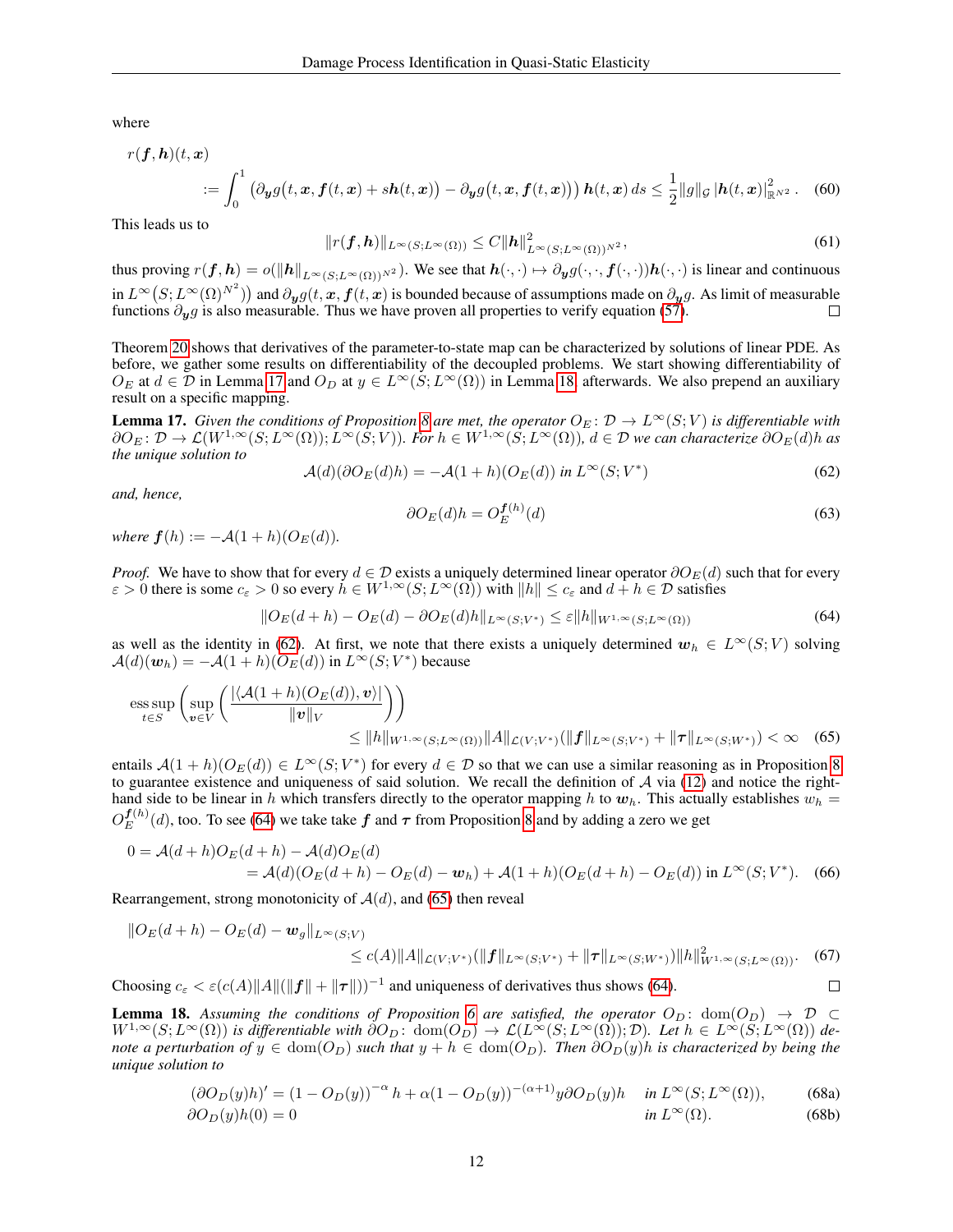*Proof.* In [\(68\)](#page-11-5), we replace  $\partial O_D(y)h$  through  $w_h$  and acknowledge that the resulting problem is uniquely solvable by following the same strategy as in arguing Proposition [6.](#page-4-2) The necessary adaptions are straight forward. Clearly,  $w<sub>h</sub>$  is linear in h and we turn to prove  $w_h = \partial O_D(y)h$  holds true. Proposition [6](#page-4-2) and Corollary [11](#page-7-2) entail that  $O_D(y + h)$ ,  $O<sub>D</sub>(y)$  solve the respective damage evolution equations. Subtracting these equations from one another leads to

$$
O_D(y+h)' - O_D(y)'
$$
  
=  $(1-O_D(y))^{-\alpha}h + \alpha(1-O_D(y))^{-(\alpha+1)}y(O_D(y+h) - O_D(y))$   
+  $o(||h||_{L^{\infty}(S;L^{\infty}(\Omega))})$  in  $L^{\infty}(S;L^{\infty}(\Omega))$  (69)

if differentiability of  $y \mapsto y^{-\alpha}$  in  $(0, \infty)$  for  $\alpha \ge 1$  after adding a zero is considered. The first expression on the right-hand side can be recast since  $w<sub>h</sub>$  solves [\(68\)](#page-11-5) and, hence, leads to

$$
O_D(y+h)' - O_D(y) - w'_h
$$
  
=  $\alpha (1 - O_D(y))^{-(\alpha+1)} (O_D(y+h) - O_D(y) - w_h) + o(||h||) \text{ in } L^{\infty}(S; L^{\infty}(\Omega)).$  (70)

Integration over  $(0, t)$ , standard estimates and applying Gronwal's lemma again, we can show

$$
||O_D(y+h) - O_D(y) - w_h||_{L^{\infty}(S; L^{\infty}(\Omega))} \le o(||h||). \tag{71}
$$

Together with [\(70\)](#page-12-1) this proves differentiability with  $\partial O_D(y)h = w_h$ .

<span id="page-12-4"></span>**Lemma 19.** Let  $f \in C^{1,1}(\mathcal{G}; L^{\infty}(S; L^{\infty}(\Omega))^{N^2})$ . Then

$$
\Psi_f(g)(t,\boldsymbol{x}) := g(t,\boldsymbol{x},f(g)(t,\boldsymbol{x}))\tag{72}
$$

<span id="page-12-1"></span> $\Box$ 

*introduces a differentiable mapping*

$$
\Psi_f(g) \colon \mathcal{G} \to L^\infty(S; L^\infty(\Omega)) \tag{73}
$$

*that satisfies*

$$
\partial \Psi_f(g)h = \partial G(f(g))\partial f(g)h + H(f(g)).\tag{74}
$$

 $f$ or  $h \in L^{\infty}(S; L^{\infty}(\Omega; C^{1,1}(\overline{Y})))$  with  $g + h \in \mathcal{G}$  and  $H$  denoting the respective Nemytskii operator generated by h, *see Lemma [2](#page-2-2) and Lemma [16.](#page-10-1)*

*Proof.* We subtract  $\Psi_f(g)$  from  $\Psi_f(g+h)$ . Adding a zero, employing the chain rule, the assumptions on f as well as lemmas [2](#page-2-2) and [16](#page-10-1) shows

$$
\Psi_f(g+h) - \Psi_f(g) = \partial G(f(g))\partial f(g)h + H(f(g)) + \partial H(f(g))\partial (f(g))h + o(\|h\|_{\mathcal{G}}) \text{ in } L^{\infty}(S; L^{\infty}(\Omega))^{N^2} \tag{75}
$$
  
and completes the proof.

and completes the proof.

We collect previous results and focus on showing differentiability for the parameter-to-state map.

<span id="page-12-2"></span><span id="page-12-0"></span>Theorem 20. *Provided that the assumptions made in Corollary [11](#page-7-2) hold, the parameter-to-state map* F *is differentiable with*

<span id="page-12-3"></span>
$$
\partial F: \mathcal{G} \to \mathcal{L}(L^{\infty}(S; L^{\infty}(\Omega; C^{1,1}(\overline{Y}))), L^{\infty}(S; V) \times \mathcal{D}) g \mapsto (\partial O_E(F_1(g))\mathcal{I}, \mathcal{I}) \circ \partial O_D(\Psi_{\nabla^{\mu} F_1(g)}(g)) \partial \Psi_{\nabla^{\mu} F_1(g)}(g).
$$
\n(76)

*For every perturbation*  $h \in L^{\infty}(S; L^{\infty}(\Omega; C^{1,1}(\overline{Y})))$  *of an admissible damage process*  $g \in \mathcal{G}$  *satisfying*  $g + h \in \mathcal{G}$ *the derivative* ∂F(g)h *uniquely solves the linear system*

$$
\mathcal{A}(F_2(g))(\partial F_1(g)h) + \mathcal{A}(1 + (\partial F_2(g)h))(F_1(g)) = 0 \text{ in } L^{\infty}(S; V^*),
$$
\n(77a)

*coupled with*

$$
-(\partial F_2(g)h)'+\alpha(1-F_2(g))^{-(\alpha+1)}G(\nabla^\mu F_1(g))(\partial F_2(g)h)
$$
  
+
$$
(1-F_2(g))^{-(\alpha+1)}G(\nabla^\mu F_1(g))\nabla^\mu(\partial F_1(g)h)
$$
  
=
$$
-\left(1-F_2(g)\right)^{-\alpha}H\left(\nabla^\mu F_1(g)\right)\text{ in } L^\infty(S;L^\infty(\Omega)) \quad (77b)
$$

<span id="page-12-5"></span>*and initial condition*

$$
\left(\partial F_2(g)h\right)(0) = 0 \text{ in } L^{\infty}(\Omega),\tag{77c}
$$

*where*  $F_i := \pi_i \circ F$ .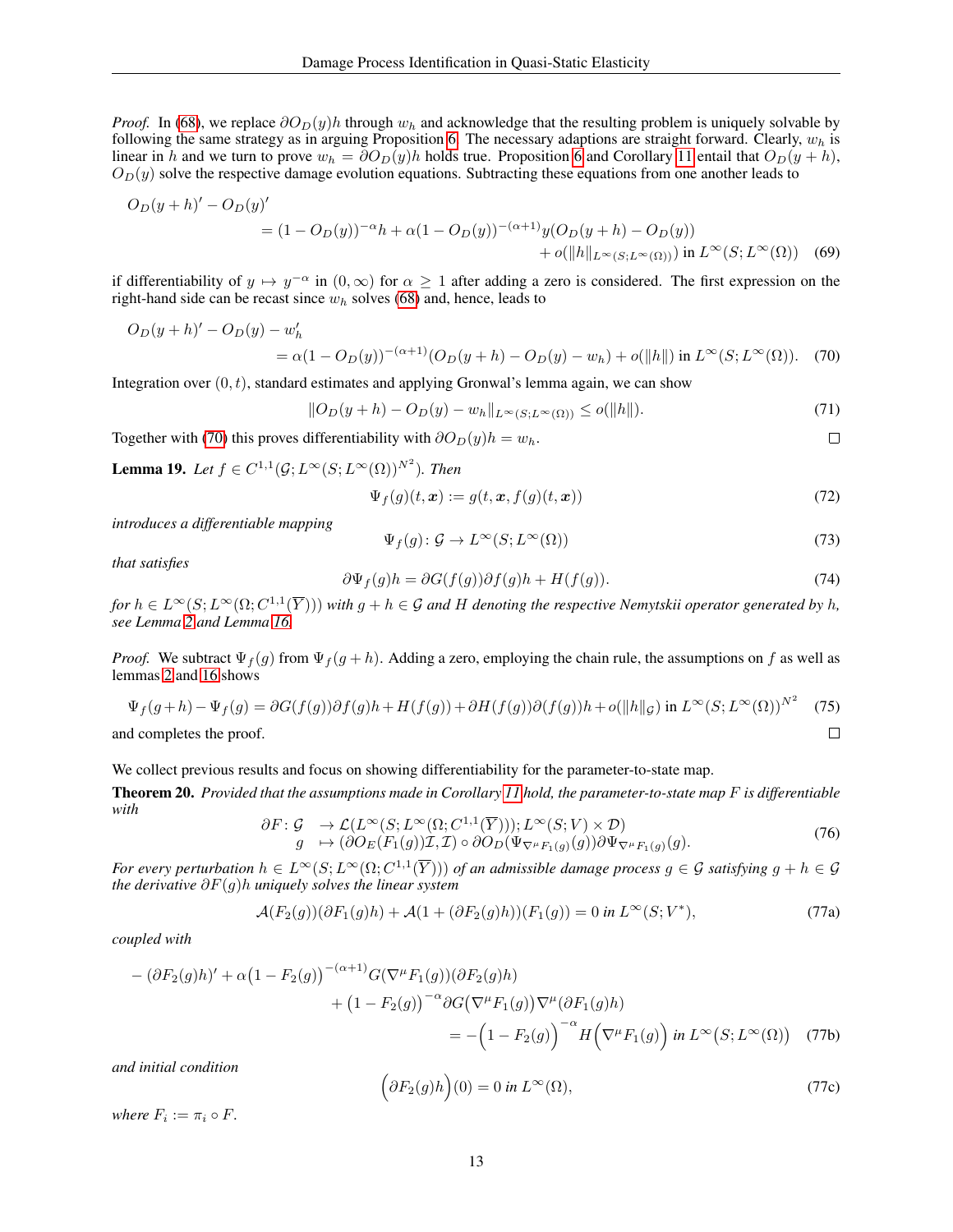*Proof.* Like in previous lemmas, we have to show existence of the proposed linear operator  $\partial F(G)$  satisfying

$$
||F(g+h) - F(g) - \partial F(g)h||_{L^{\infty}(S;V)\times \mathcal{D}} = o(||h||_{\mathcal{G}})
$$
\n(78)

for every  $g + h \in G$ . At first, we prove unique solvability of the presented characterization. In Lemma [17](#page-11-0) we established differentiability of  $O_E$  and particularly that for every  $d_h \in W^{1,\infty}(S;L^{\infty}(\Omega))$  exists a unique solution to [\(77a\)](#page-4-6), i.e.,

$$
\partial O_E(F_2(g))d_h = O_E^{\mathbf{f}(d_h)}(F_2(g))\tag{79}
$$

with  $f(d_h) := -\mathcal{A}(1+d_h)F_1(g)$ , cf. to [\(63\)](#page-11-6). Note that

<span id="page-13-0"></span>
$$
F_1(g) = O_E(F_2(g))\tag{80}
$$

holds, that allows us to rewrite [\(77b\)](#page-4-7) into

$$
-d'_{h} + \alpha (1 - F_2(g))^{-(\alpha+1)} G(\nabla^{\mu} F_1(g)) d_h
$$
  
+ 
$$
(1 - F_2(g))^{-\alpha} \partial G(\nabla^{\mu} F_1(g)) \nabla^{\mu} \partial O_E(F_2(g)) d_h
$$
  
= 
$$
- (1 - F_2(g))^{-\alpha} H(\nabla^{\mu} F_1(g)) \text{ in } L^{\infty}(S; L^{\infty}(\Omega)). \quad (81)
$$

Arguing analogously to the proof of Proposition [6](#page-4-2) and Lemma [18](#page-11-1) guarantees existence of unique solutions  $d_h$  and, hence,  $(O_{E}^{f(d_h)}(F_2(g)), d_h)$  to [\(81\)](#page-13-0) and the system in question, respectively. To show  $O_x \in C^{0,1}(C(\overline{S}); C(\overline{S}))$  for an operator defined accordingly to Proposition [6,](#page-4-2) we employ the results from Lemma [2,](#page-2-2) Lemma [16,](#page-10-1) Lemma [17,](#page-11-0) as well as the bounds given in equations [\(2\)](#page-1-1) and [\(4\)](#page-2-1).

That  $h \mapsto (\partial O_E(F_2(g))d_h, d_h)$  actually is the derivative of F, satisfies the identity [\(76\)](#page-12-2), and thus is characterized via the linear system in (77) follows from applying the chain rule and lemmas 16, 17, 18, 19. the linear system in [\(77\)](#page-12-3) follows from applying the chain rule and lemmas [16,](#page-10-1) [17,](#page-11-0) [18,](#page-11-1) [19.](#page-12-4)

It is apparent that differentiability of F transfers directly to the forward operator  $\Phi = \mathcal{E} \circ \pi_1 \circ F$ . **Corollary 21.** *The forward operator*  $\Phi$ :  $\mathcal{G} \to L^2(S \times \Omega)^N$  *is differentiable, i.e.,* 

$$
\begin{aligned}\n\partial \Phi &: \mathcal{G} &\to \mathcal{L}(L^{\infty}(S; L^{\infty}(\Omega; C^{1,1}(\overline{Y}))), L^{2}(S \times \Omega)^{N} \\
g &\mapsto \partial O_{E}(F_{1}(g)) \partial O_{D}(\Psi_{\nabla^{\mu}F_{1}(g)}(g)) \partial \Psi_{\nabla^{\mu}F_{1}(g)}(g),\n\end{aligned} \tag{82}
$$

*and we refer to*  $\partial \Phi(q)$  *as the linearized forward operator in q.* 

#### 3.3 Characterization of Adjoint

Results on iterative regularization methods are classically obtained for situations where parameter and data set are subsets of Hilbert spaces (see Kaltenbacher et al. [2008\)](#page-19-22) or, a bit more generalized, reflexive Banach spaces (see Schuster et al. [2012\)](#page-19-23). Since  $G$  is neither a Hilbert space nor reflexive one commonly considers spaces that embed compactly into reflexive Banach spaces or Hilbert spaces, respectively. Despite the fact that it is preferable to assume as little smoothness as possible from the parameters that one wishes to identify, we will focus on  $H^s(S \times \Omega \times Y)$ henceforth, since this results in a problem already difficult enough to be treated analytically (see Hubmer et al. [2018](#page-18-19) e.g.).

Considering Sobolev's embedding theorem (see e.g. Adams et al. [2003\)](#page-18-20) shows that  $H^s(S \times \Omega \times Y)$  embeds compactly into  $L^{\infty}(S \times \Omega \times Y)$  for  $s > N/2$ . This allows for the forward operator  $\Phi$  to be interpreted as an operator

$$
\Phi \colon \mathcal{G}_s := \mathcal{G} \cap H^s(S \times \Omega \times Y) \to L^2(S \times \Omega)^N \tag{83}
$$

for some  $s > (N^2 + N + 3)/2$ , since also  $H^s(Y) \hookrightarrow C^{1,1}(\overline{Y})$  has to hold. Because of  $\mathcal{G}_s \subset \mathcal{G}$  all results regarding differentiability remain valid in this setting, too. In the same spirit, we introduce

<span id="page-13-3"></span><span id="page-13-2"></span>
$$
\mathcal{D}_s := \mathcal{D} \cap H^s(S \times \Omega) \tag{84}
$$

as well as elevate regularity in time in [\(14\)](#page-3-5) for f and  $\tau$  to  $H^s(S; V^*)$  and  $H^s(S; W^*)$ , respectively.<sup>[16](#page-0-0)</sup> We follow the same strategy as before when linearizing the paramter-to-state map and characterize the adjoint<sup>[17](#page-0-0)</sup> via differential equations they are connected to. We also introduce the linear operator  $E_s: L^1(S \times \Omega) \to H^s(\tilde{S} \times \Omega)$  via

$$
\langle E_s \boldsymbol{u}, \boldsymbol{v} \rangle_{H^s(S \times \Omega)} = \langle \boldsymbol{u}, \boldsymbol{v} \rangle_{L^s(S \times \Omega)},\tag{85}
$$

which is well-defined due to Sobolev's embedding theorem and Lax-Milgram's lemma. We start characterizing the adjoint for the linearized equation of motion in Lemma [22](#page-13-1) and look at the linearized forward operator in Theorem [23.](#page-14-0)

<span id="page-13-1"></span><sup>&</sup>lt;sup>16</sup>Higher regularity in time for  $f, \tau$  ensures that  $d \in \mathcal{D}_s$  actually holds, since  $\psi_\mu$  only mollifies in space, thus we would only get  $G(\nabla^{\mu}(F(g))) \in L^{\infty}(S; H^{s}(\Omega))$  and  $d \in W^{1,\infty}(S; H^{s}(\Omega)).$ 

<sup>&</sup>lt;sup>17</sup>For any  $A \in \mathcal{L}(X;Y)$  between two Hilbert spaces X,Y, we denote by  $A^*$  the uniquely determined *adjoint* via  $(x, A^*)_X =$  $(Ax, y)_Y$  for all  $x \in X, y \in Y$ .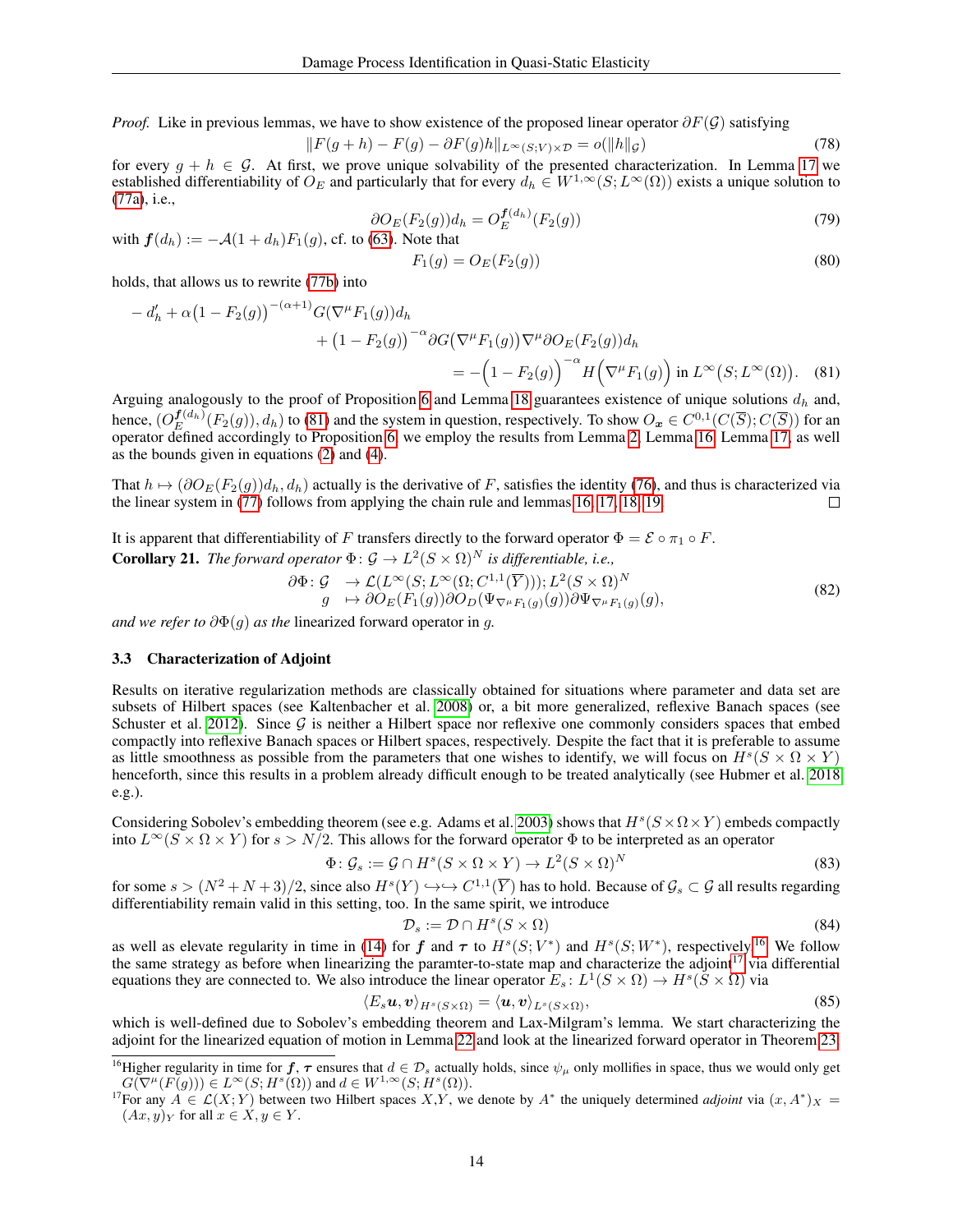**Lemma 22.** *Lemma [17](#page-11-0) introduces a well-defined operator*  $\partial O_E(F_2(g))$ :  $\mathcal{D}_s \to L^2(S; V)$ *. Its adjoint can then be characterized via*

<span id="page-14-1"></span>
$$
\frac{\partial O_E(F_2(g))^*}{\mathbf{f} \mapsto E_s\big(\mathbb{E}\epsilon(F_1(g))\colon \epsilon(\mathbf{u_f})\big)}\tag{86}
$$

where  $u_f \in L^2(S; V)$  solves the adjoint problem

$$
\langle \mathcal{A}(F_2(g))\boldsymbol{u_f}, \boldsymbol{v} \rangle_{L^2(S;V^*), L^2(S;V)} = \langle \boldsymbol{f}, \boldsymbol{v} \rangle_{L^2(S;V)} \quad \forall \boldsymbol{v} \in L^2(S;V)
$$
\n(87)

*Proof.* Set  $v := \partial O_E(F_2(g))d$  in [\(87\)](#page-14-1) we immediately see that

$$
\langle f, \partial O_E(F_2(g))d\rangle_{L^2(S;V)} = \langle A(F_2(g))\mathbf{u}_f, \partial O_E(F_2(g))d\rangle_{L^2(S;V^*), L^2(S;V)}
$$
  
\n
$$
= \langle A(1-d)F_1(g), \mathbf{u}_f \rangle_{L^2(S;V^*), L^2(S;V)} = \langle d, E_s(\mathbb{E}\varepsilon(F_1(g)) : \varepsilon(\mathbf{u}_f)) \rangle_{H^s(S \times \Omega)} \quad (88)
$$
  
\nhere  $E_s: L^1(S \times \Omega) \to H^s(S \times \Omega)$  is the operator from (85).

where  $E_s: L^1(S \times \Omega) \to H^s(S \times \Omega)$  is the operator from [\(85\)](#page-13-2).

<span id="page-14-0"></span>We collect the previous results to prove the main theorem on the adjoint of the linearized forward operator  $\partial \Phi(g)$ . **Theorem 23.** The adjoint of the linearized forward operator  $\partial \Phi(g)$ :  $\mathcal{G}_s \to L^2(S \times \Omega)^N$  at  $g \in \mathcal{G}_s$  is characterized *via*

$$
\frac{\partial \Phi(g)^{*} : L^{2}(S \times \Omega)^{N}}{\mathbf{f}} \xrightarrow{\rightarrow} \mathcal{G}_{s} \tag{89}
$$

*with*  $\tilde{q}_f$  *being the unique solution to* 

<span id="page-14-2"></span>
$$
\left\langle H\Big(\nabla^{\mu}F_1(g)\Big), -\Big(1-F_2(g)\Big)^{-\alpha}w_e\right\rangle_{L^2(S\times\Omega)} = \langle h, \tilde{g}_f\rangle_{\mathcal{G}_s}
$$
\n(90)

and where  $w_e \in W^{1,1}(S;L^1(\Omega))$  solves

$$
w'_e + \alpha \left(1 - F_2(g)\right)^{-(\alpha+1)} G(\nabla^\mu F_\tau^1(g_0)) w_e
$$
  
-  $\partial O_E(F_2(g))^* (\text{div}(\psi_\mu(\partial G(\nabla^\mu F_1(g)))^\top (1 - F_\tau^2(g_0)))^{-\alpha} w_e))) = e, \text{ in } L^1(S \times \Omega),$  (91a)

*for*  $e = \mathbb{E} \varepsilon(F_1(q)) : \varepsilon(u_f)$  *with*  $u_f$  *from Lemma* [22](#page-13-1) *and final value* 

<span id="page-14-4"></span><span id="page-14-3"></span>
$$
w_e(T) = 0 \quad \text{in } L^1(\Omega). \tag{91b}
$$

*Proof.* We start by arguing existence and uniqueness of a solution to the adjoint problem [\(91\)](#page-14-2). Looking at the definitions of the participating operators and previous results ensures that the coefficients of  $w_e$  are at least  $L^{\infty}$  in time, thus [\(91a\)](#page-4-6) formally makes sense. A transformation in time via  $s = T - t$  does not change this fact and applying the same reasoning as in the proof of Proposition [6](#page-4-2) and Lemma [18](#page-11-1) then establishes our claim.

Analog to Theorem [20,](#page-12-0) we focus on the damage evolution [\(77b\)](#page-4-7) in that we use the operator  $\partial O_E(\Phi(g))$  to replace  $u_h$  through  $\partial O_E(\Phi_2(g))d_h$ , see [\(81\)](#page-13-0). Take  $u^{\delta} \in L^2(S \times \Omega)^N$ . By abuse of notation we will write  $\mathcal{H}(u, v)_{L^2(\mathbb{R}^N)} = \mathcal{H}_{\mathbb{R}^N}$  we denote it is even if, without loss of generality, v does not belong to  $L^2(\mathbb{R}^N)$ . Because of

$$
\langle \partial \Phi(g)h, \mathbf{u}^{\delta} \rangle_{L^{2}(S \times \Omega)^{N}} = \langle \partial F_{1}(g)h, \mathbf{u}^{\delta} \rangle_{L^{2}(S \times \Omega)^{N}} = \langle \partial O_{E}(F_{2}(g))\partial F_{2}(g)h, \mathbf{u}^{\delta} \rangle_{L^{2}(S \times \Omega)^{N}}
$$
  
= 
$$
\langle \partial F_{2}(g)h, \partial O_{E}(F_{2}(g))^{*} \mathbf{u}_{\delta} \rangle_{\mathcal{D}_{s}} = \langle \partial F_{2}(g)h, \mathbb{E} \epsilon(F_{1}(g)) : \epsilon(\mathbf{v}_{\mathbf{u}^{\delta}}) \rangle_{L^{2}(S \times \Omega)}, \quad (92)
$$

where we took  $L^2(S; V)$  as a subset of  $L^2(S \times \Omega)^N$ , it is sufficient to characterize the adjoint of  $\partial F_2(g)$ :  $\mathcal{G}_s \to L^2(S \times \Omega)^N$ Ω). The first two equalities in [\(92\)](#page-14-3) follow from definitions of  $\Phi$  and  $\partial O_E(F_2(g))$  in Definition [4](#page-3-0) and Corollary [11,](#page-7-2) respectively, as well as Theorem [20.](#page-12-0) By replacing  $L^2(S; V)$  with  $L^2(S \times \Omega)^N$  and  $u_f$  through  $v_{u^{\delta}}$  in [\(87\)](#page-14-1), we can argue validity of the last equality.

Let us take  $d_h := \partial F_2(g)h$  and multiply [\(81\)](#page-13-0) with  $w \in W^{1,1}(S; L^1(\Omega))$ . We then integrate over  $S \times \Omega$  shows

$$
\int_0^T \left\langle -d'_h, w \right\rangle_{L^2(\Omega)} + \left\langle \alpha (1 - F_2(g))^{-(\alpha+1)} G(\nabla^\mu F_1(g)) d_h, w \right\rangle_{L^2(\Omega)} \n+ \left\langle (1 - F_2(g))^{-(\alpha+1)} G(\nabla^\mu F_1(g)) \nabla^\mu \partial O_E(F_2(g)) d_h, w \right\rangle_{L^2(\Omega)} dt \n= - \left\langle \left( 1 - F_2(g) \right)^{-\alpha} H\left(\nabla^\mu F_1(g)\right), w \right\rangle_{L^2(S \times \Omega)}.
$$
\n(93)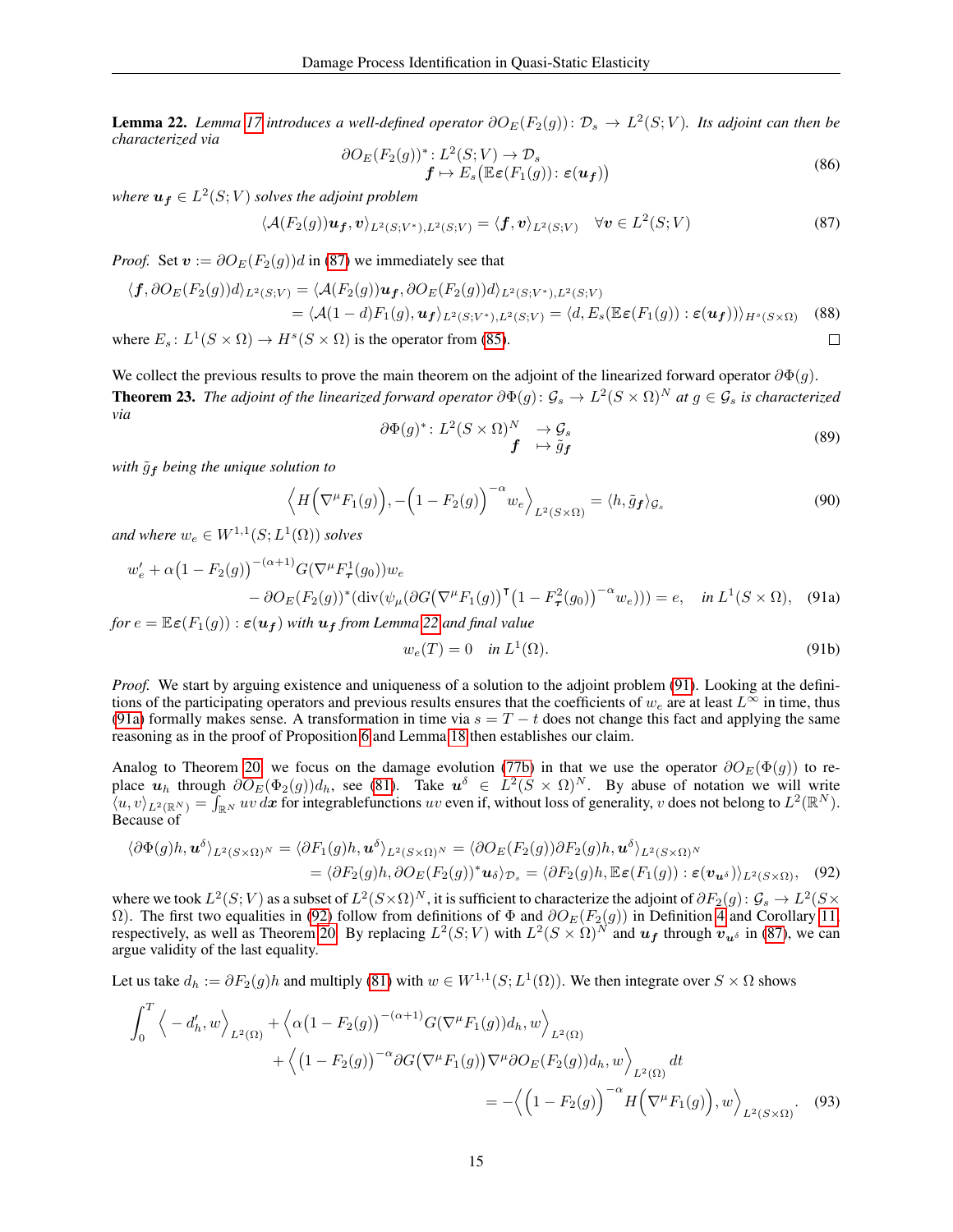We use integration by parts to establish

<span id="page-15-2"></span>
$$
\int_0^T \langle -d'_h, w \rangle_{L^2(\Omega)} dt = \int_0^T \langle d'_h, w \rangle_{L^2(\Omega)} dt + \langle d_h(0), w(0) \rangle_{L^2(\Omega)} - \langle d_h(T), w(T) \rangle_{L^2(\Omega)} \tag{94}
$$

for the first term on the left-hand side. The second term obviously satisfies

$$
\left\langle \alpha \left(1 - F_2(g)\right)^{-(\alpha+1)} G(\nabla^\mu F_1(g)) d_h, w \right\rangle_{L^2(S \times \Omega)} = \left\langle d_h, \alpha \left(1 - F_2(g)\right)^{-(\alpha+1)} G(\nabla^\mu F_1(g)) w \right\rangle_{L^2(S \times \Omega)}, \quad (95)
$$

and the third one we can recast into

$$
\langle (1 - F_2(g))^{-\alpha} \partial G(\nabla^{\mu} F_1(g)) \nabla^{\mu} \partial O_E(F_2(g)) d_h, w \rangle_{L^2(S \times \Omega)}
$$
  
= 
$$
\int_{S \times \Omega} \nabla^{\mu} \partial O_E(F_2(g)) d_h : \partial_{\mathbf{y}} g(\cdot, \nabla^{\mu} F_1(g)(\cdot)) (1 - F_2(g))^{-\alpha} w d(t, \mathbf{x})
$$
  
= 
$$
-\langle \partial O_E(F_2(g)) d_h, \operatorname{div}(\psi_{\mu} (\partial G(\nabla^{\mu} F_1(g)) \cdot (1 - F_2(g))^{-\alpha} w)) \rangle_{L^2(S \times \Omega)^N}
$$
  
= 
$$
\langle d_h, -\partial O_E(F_2(g))^* \operatorname{div}(\psi_{\mu} (\partial G(\nabla^{\mu} F_1(g)) \cdot (1 - F_2(g))^{-\alpha} w)) \rangle_{L^2(S \times \Omega)^N}
$$
(96)

taking  $\partial O_E(F_2(g)^*$  from Lemma [22.](#page-13-1) Let  $w_e \in W^{1,1}(S; L^1(\Omega))$  be the unique solution to [\(91\)](#page-14-2) with  $e := \mathbb{E} \varepsilon(F_1(g))$ :  $\varepsilon(\mathbf{v}_{\mathbf{u}^{\delta}}) \in L^1(S \times \Omega)$ . In considering [\(77c\)](#page-12-5) and [\(91b\)](#page-4-7), too, we can argue the vanishing of  $\langle d_h(0), w(0) \rangle_{L^2(\Omega)}$  and  $\langle d_h(T), w(T) \rangle_{L^2(\Omega)}$  in [\(94\)](#page-15-2) and use this to find

$$
\langle \partial \Phi(g)h, \mathbf{u}^{\delta} \rangle_{L^{2}(S \times \Omega)^{N}} = \langle d_{h}, e \rangle_{L^{2}(S \times \Omega)} = -\langle H(\nabla^{\mu} F_{1}(g)), (1 - F_{2}(g))^{-\alpha} w_{e} \rangle_{L^{2}(S \times \Omega)}
$$
  
=  $\langle H(\nabla^{\mu} F_{1}(g)), -(1 - F_{2}(g))^{-\alpha} w_{e} \rangle_{L^{2}(S \times \Omega)} = \langle h, \partial \Phi(g)^{*} \mathbf{u}^{\delta} \rangle_{\mathcal{G}_{s}}, (97)$ 

where we collected the results from [\(93\)](#page-14-4) to [\(96\)](#page-15-3) as well as well-posedness from [\(91\)](#page-14-2), Theorem [20,](#page-12-0) and Lemma [22.](#page-13-1) It is easy to verify that the right-hand side is a linear functional on  $\mathcal{G}_s$  so that we can employ Lax-Milgram's lemma once<br>again in the last step to be able to characterize the adioint which completes this proof. again in the last step to be able to characterize the adjoint which completes this proof.

## <span id="page-15-0"></span>4 Inverse Problem

In this section we address some questions regarding the inverse problem, which we will state in Definition [24.](#page-15-4) Namely this means ill-posedness to justify the need for regularization methods and, since we are faced with a nonlinear problem, we show a strong nonlinearity condition to ensure convergence for iterative regularization methods.

<span id="page-15-4"></span>**Definition 24** (Inverse Problem). Let  $u^{\delta} \in L^2(S \times \Omega)^N$  denote measurements of displacements satisfying

<span id="page-15-6"></span><span id="page-15-3"></span>
$$
\|\boldsymbol{u}-\boldsymbol{u}^{\delta}\|_{L^2(S\times\Omega)^N}\leq \delta,\tag{98}
$$

*where* δ ≥ 0 *represents the noise level. With* Φ *denoting the operator introduced in Definition [4,](#page-3-0) we search for a function* g in  $\mathcal{G}_s = \text{dom}(\Phi)$  *according to* [\(4\)](#page-2-1) *and* [\(83\)](#page-13-3) *satisfying* 

<span id="page-15-5"></span>
$$
\Phi(g) = \mathbf{u}^{\delta} \text{ in } L^2(S \times \Omega)^N. \tag{99}
$$

*Its linearization then is to find*  $h \in \mathcal{G}_s$  *such that* 

$$
\partial \Phi(g)h = \mathbf{u}^{\delta} \text{ in } L^2(S \times \Omega)^N \tag{100}
$$

*holds.*

#### <span id="page-15-1"></span>4.1 Ill-posedness

Arguing ill-posedness of inverse problems is often done successfully by showing compactness of one of the otherwise continuous participating operators the forward operator can be dissected into and by employing embedding theorems. In a linear setting like [\(100\)](#page-15-5) operators often exhibit a regularizing effect on the parameter as the solution tends to lie in a space that embeds compactly into the space connected to measurements (see e.g. Jin et al. [2012\)](#page-18-21). A linear setting with compact operator then is (globally) ill-posed if and only if its range is of infinite dimension. In our setting, The solution does not embed compactly into the measurements. We would need more smoothness in time to get a compact embedding  $\mathcal{I}(\Phi'(g_0)) \subset L^{\infty}(S; V)$  into the data  $L^2(S \times \Omega)^N$ , see Aubin [1963](#page-18-22) or, extending the previous result,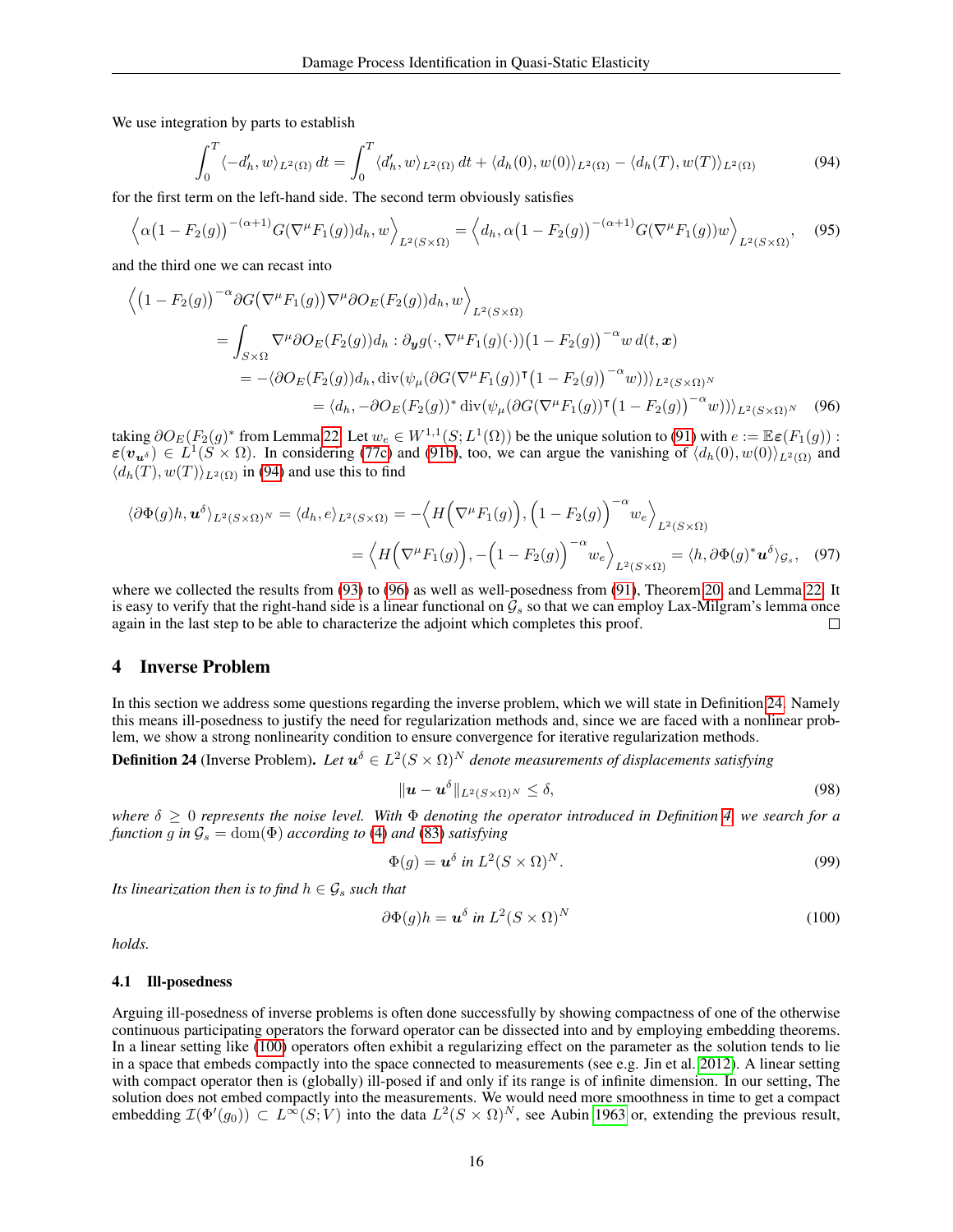Simon [1986.](#page-19-24)<sup>[18](#page-0-0)</sup> In the linear as well as the non-linear setting, we immediately see that the operators  $\Phi$  and  $\partial \Phi(q)$ , respectively, are compact, i.e., bounded sets are mapped into relatively compact subsets, which stems directly from the embedding  $G_s \hookrightarrow \rightarrow G$  for suitable s. This establishes the following result.

There are different concepts of ill-posedness found in the literature, see e.g. Hofmann [2000,](#page-18-23) Hofmann and Scherzer [1998.](#page-18-24)<sup>[19](#page-0-0)</sup> Since we primarily face a nonlinear inverse problem and ill-posedness becomes a local property then, we follow Hofmann [2000](#page-18-23) in his presentation.

**Proposition 25.** The inverse problem from Definition [24](#page-15-4) is locally ill-posed in  $g \in \mathcal{G}_s$ , i.e., for any arbitrarily small  $r > 0$  exists a sequence  $(g_n)_{n \in \mathbb{N}} \in \mathbb{B}_{\mathcal{G}_s}(g; r) \subset \mathcal{G}_s$  such that

<span id="page-16-1"></span>
$$
\Phi(g_n) \to \Phi(g) \text{ in } L^2(S \times \Omega)^N, \quad g_n \nrightarrow g \text{ in } \mathcal{G}_s \qquad (n \to \infty).
$$
 (101)

*holds.*

*Proof.* The fact that  $H^s(S \times \Omega \times Y)$  is a Hilbert space of infinite dimension yields the existence of a complete orthonormal system  $(\varphi_n)_{n\in\mathbb{N}}$  such that  $h \in H^s(S \times \Omega \times Y)$  may be decomposed to  $h = \sum_{n=1}^{\infty} \langle h, \varphi_n \rangle \varphi_n$  with  $||h||_{\mathcal{G}_s}^2 = \sum_{n=1}^{\infty} \langle h, \varphi_n \rangle^2 < \infty$  as well as  $\langle h, \varphi_n \rangle \to 0$  as  $n \to \infty$ . For any  $0 < \rho \le r$  we have  $g_n := g + \rho \varphi_n \in$  $\mathbb{B}_{\mathcal{G}_s}(g;\rho)$  entailing  $\varphi_n \rightharpoonup 0$ ,  $g_n \rightharpoonup g$ , as well as  $||g_n - g|| = \rho > 0$  for  $n \to \infty$ . Due to Sobolev's embedding theorem, we get strong convergence for  $(g_n)_{n \in \mathbb{N}}$  in  $H^{s-1}(S \times \Omega \times Y) \subset L^{\infty}(S; L^{\infty}(\Omega; C^{0,1}(\overline{Y})))$ . In combination with [\(53\)](#page-10-3) this yields [\(101\)](#page-16-1).

The interdependence between local ill-posedness of nonlinear inverse problems and their linearization was thoroughly investigated in Hofmann and Scherzer [1994](#page-18-25) and Hofmann and Scherzer [1998.](#page-18-24) The following result is htaken from these references then yields ill-posedness of the linearization.

**Proposition 26.** *Let* X, Y denote Hilbert spaces and let  $\Phi$ : dom( $\Phi$ )  $\subset X \to Y$  be differentiable with locally *Lipschitz derivative in*  $g \in \text{int}(\text{dom}(\Phi))$ *. If* [\(99\)](#page-15-6) *is locally ill-posed, so is its linearization* [\(100\)](#page-15-5)*, too.* 

Corollary 27. *The linearized inverse problem* [\(100\)](#page-15-5) *is (globally) ill-posed.*

#### <span id="page-16-0"></span>4.2 Strong Nonlinearity Condition/Tangential Cone Condition

The *tangential cone condition*, i.e.,

$$
\begin{aligned} \|\Phi(g) - \Phi(g') - \partial \Phi(g)(g - g')\|_{L^2(S \times \Omega)^N} \\ &\le \eta \|\Phi(g) - \Phi(g')\|_{L^2(S \times \Omega)^N}, \ \eta < \frac{1}{2} \text{ for all } g, \ g' \in \mathbb{B}(g_0; r) \subset \text{dom}(\Phi), \end{aligned} \tag{102}
$$

is a local property in a ball  $\mathbb{B}(g_0; r)$  for some  $g_0 \in \mathcal{G}_s$  and essential to ensure convergence for iterative methods like the nonlinear Landweber iteration, see for example Hanke et al. [1995,](#page-18-9) where the authors investigate the convergence behavior of said method. To get optimal convergence results and also in case of inexact Newton iterations more restrictive assumptions are necessary, see Hanke et al. [1995](#page-18-9) as well as Rieder [1999,](#page-19-10) Rieder [2001.](#page-19-11) We start by showing the main theorem from which we then can infer [\(102\)](#page-16-2), the tangential cone condition. We adept the strategy used in Hubmer et al. [2018](#page-18-19) to our setting.

**Remark 28.** To establish an estimate like [\(103\)](#page-16-3), we need higher regularity for the displacements, at least  $H^2(\Omega)^N$  in *space and just Dirichlet- or Neumann type boundary conditions for the direct problem. In general, mixed boundary conditions are not possible since we can only expect*  $u \in C^{\frac{2}{3} - \varepsilon}(\Omega)$  *cf. Savaré* [1997.](#page-19-13) Robin type boundary conditions *will not work in any dimension (see* [\(105\)](#page-17-0) *and footnote* [20](#page-0-0)*).*

**Theorem 29.** *For each*  $g \in \mathcal{G}_s$  *exists a constant such that for all*  $h \in \mathcal{G}_s$ 

<span id="page-16-3"></span><span id="page-16-2"></span>
$$
\|\Phi(g+h) - \Phi(g) - \partial \Phi(g)h\|_{L^2(S\times\Omega)^N} \le c\|h\|_{\mathcal{G}}\|\Phi(g+h) - \Phi(g)\|_{L^2(S\times\Omega)^N}
$$
(103)

*holds.*

<sup>&</sup>lt;sup>18</sup>As time is merely a parameter in the balances of forces and damage functions are already smooth enough, one could remedy the situation by assuming a touch more smoothness in time on the right-hand side in the balance equation, which would not be that much of a drawback.

<sup>&</sup>lt;sup>19</sup>Different concepts of ill-posedness are discussed in Hofmann [2000](#page-18-23) together with their inter-dependence as well as the connection between a nonlinear problem and its linearization.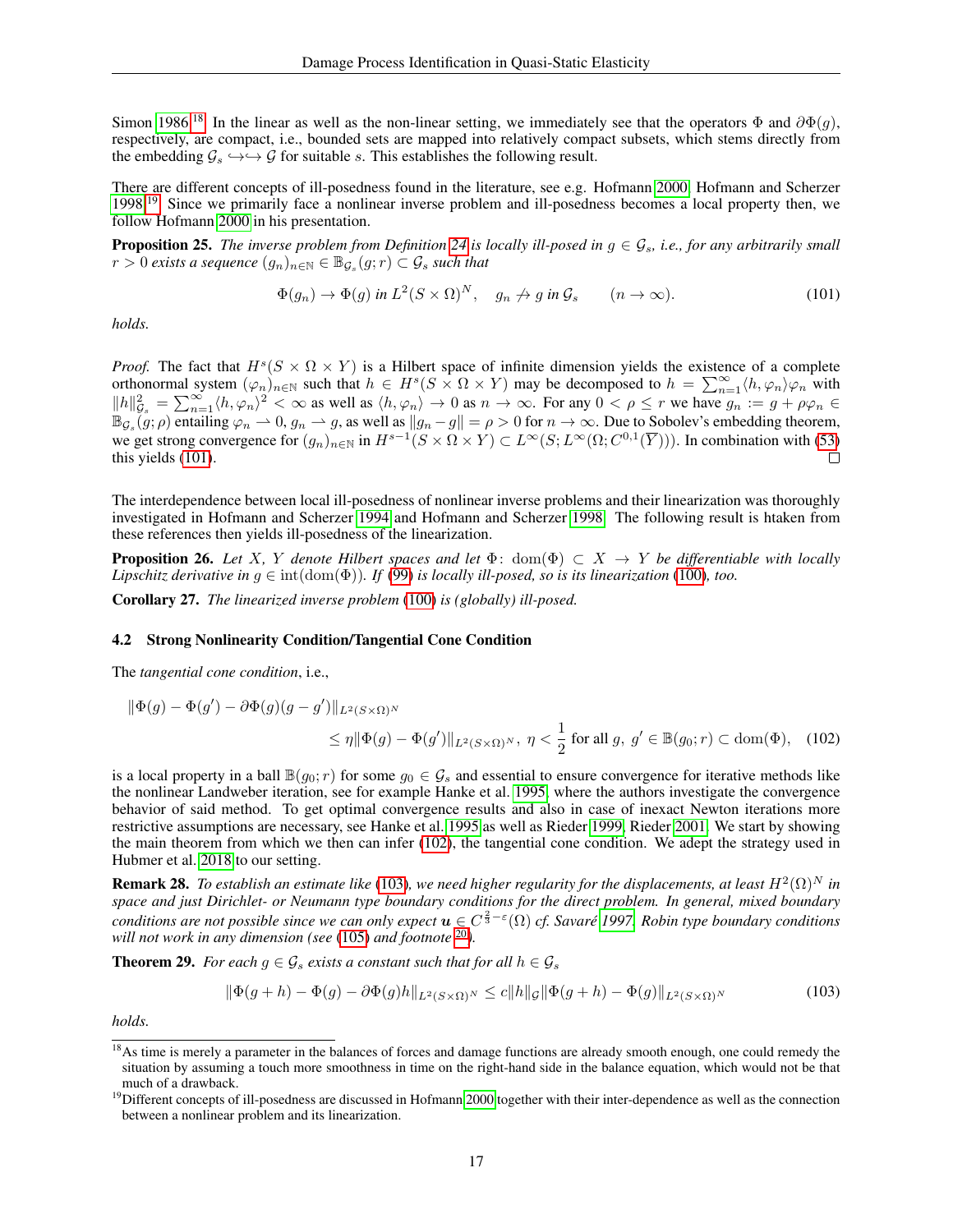*Proof.* We take  $w \in L^2(S \times \Omega)^N$  and  $g, h \in H^s(S \times \Omega \times Y)$  such that  $g, g + h \in \mathcal{G}_s$ . Realizing that  $\Phi(g + h)$  –  $\Phi(g) - \partial \Phi(g)h \in V \subset L^2(S \times \Omega)^N$  is an admissible test function, we get

$$
\langle \Phi(g+h) - \Phi(g) - \partial \Phi(g)h, w \rangle_{L^2(S \times \Omega)^N} \n= \langle \mathcal{A}(F_2(g))\mathbf{u}_w, F_1(g+h) - F_1(g) - \partial F_1(g)h \rangle \n= \langle \mathcal{A}(1 + (F_2(g+h) + F_2(g)))(F_1(g+h) - F_1(g), \mathbf{u}_w \rangle, \quad (104)
$$

where  $u_w = O_E^w(F_2(g))$  denotes the unique solution guaranteed by Proposition [8.](#page-6-0) Here, employing symmetric properties of  $A: V \to V^*$  and a suitable version of the identity presented in [\(66\)](#page-11-7) then established the latter equality. Turning to its definition, we can then rewrite this equation and use integration by parts to obtain the following

$$
\langle \mathcal{A}(1+(F_2(g+h)+F_2(g)))(F_1(g+h)-F_1(g), \mathbf{u}_w) \rangle
$$
  
= 
$$
\int_0^T \int_{\Omega} (F_2(g+h)-F_2(g)) \mathbb{E} \varepsilon (F_1(g+h)-F_1(g)) : \varepsilon(\mathbf{u}_w) dx dt
$$
  
= 
$$
-\int_0^T \int_{\Omega} \text{div}((F_2(g+h)-F_2(g)) \mathbb{E} \varepsilon(\mathbf{u}_w)) (F_1(g+h)-F_1(g)) dx dt
$$
  
+ 
$$
\int_0^T \int_{\partial \Omega} (F_2(g+h)-F_2(g)) \mathbb{E} \varepsilon(\mathbf{u}_w) \nu \cdot (F_1(g+h)-F_1(g)) d\mathcal{H}^{N-1} dt. \quad (105)
$$

Since  $u_w \in H^2(\Omega)^N$  entails  $(1 - F_2(g)) \mathbb{E} \varepsilon(u_w)\nu = 0$  a.e. on  $\partial \Omega$ , together with [\(2\)](#page-1-1) we can argue  $\mathbb{E} \varepsilon(u_w)\nu = 0$  and therefore see that the boundary integral vanishes in [\(105\)](#page-17-0).<sup>[20](#page-0-0)</sup> This leaves us with

$$
\langle \Phi(g+h) - \Phi(g) - \partial \Phi(g)h, w \rangle_{L^2(S \times \Omega)^N}
$$
  
= 
$$
- \int_0^T \int_{\Omega} \text{div}((F_2(g+h) - F_2(g)) \mathbb{E} \varepsilon(\mathbf{u}_w)) (F_1(g+h) - F_1(g)) \, dx \, dt
$$
  

$$
\leq \int_0^T \|\text{div}((F_2(g+h) - F_2(g)) \mathbb{E} \varepsilon(\mathbf{u}_w))\|_{L^2(\Omega)^N} \|F_1(g+h) - F_1(g))\|_{L^2(\Omega)^N} dt
$$
  

$$
\leq C \|F_2(g+h) - F_2(g)\|_{L^\infty(S;W^{1,\infty}(\Omega))} \|w\|_{L^2(S \times \Omega)^N} \|\Phi(g+h) - \Phi(g)\|_{L^2(S \times \Omega)^N}.
$$
 (106)

Note that we used  $||u_w||_{H^2(\Omega)^N} \le c||w||_{L^2(\Omega)^N}$ . Using results on higher regularity and

$$
\|\Phi(g+h)-\Phi(g)-\partial\Phi(g)h\|_{L^2(S\times\Omega)^N}=\sup_{\|w\|=1,\int_{\Omega}w\,d\mathbf{x}=0}\langle\Phi(g+h)-\Phi(g)-\partial\Phi(g)h,w\rangle_{L^2(S\times\Omega)^N} \quad (107)
$$

then reveals

$$
\|\Phi(g+h) - \Phi(g) - \partial \Phi(g)h\|_{L^2(S\times\Omega)^N} \le c\|h\|_{\mathcal{G}_s} \|\Phi(g+h) - \Phi(g)\|_{L^2(S\times\Omega)^N}.
$$
\n(108)

Hence, choosing  $h$  small enuogh proves our claim.

## 5 Outlook

After having motivated the forward problem in the shape of a fully-coupled, strongly nonlinear system of differential equations describing damage evolution in a quasi-static elastic setting, we thoroughly investigated the forward operator. We showed well-posedness, regularity, differentiability, and, in addition, characterized the Hilbert adjoint of the linearized problem. We provided all the tools to successfully present the inverse problem and to analyze it in depth. We were able to show that it is ill-posed and by verifying the hard to come by tangential cone condition, we proved a sufficient condition for the nonlinear Landweber method and a necessary condition for many iterative Hilbert space methods.

While we will investigate the numerical implementation in the second part, we want to give some ideas for possible future research. The right-hand side of the damage evolution equation (see. [\(15b\)](#page-1-1)) still imposes some structure on the damage processes  $g \in \mathcal{G}$ . In a next step it would be rather straight forward to incorporate the damage variable into the process, i.e.,

$$
d' = G(d, \nabla^{\mu} \mathbf{u}) \text{ in } L^{\infty}(S; L^{\infty}(\Omega)).
$$
\n(109)

<span id="page-17-0"></span> $\Box$ 

<sup>&</sup>lt;sup>20</sup> This argument does not hold for Robin-type boundary conditions.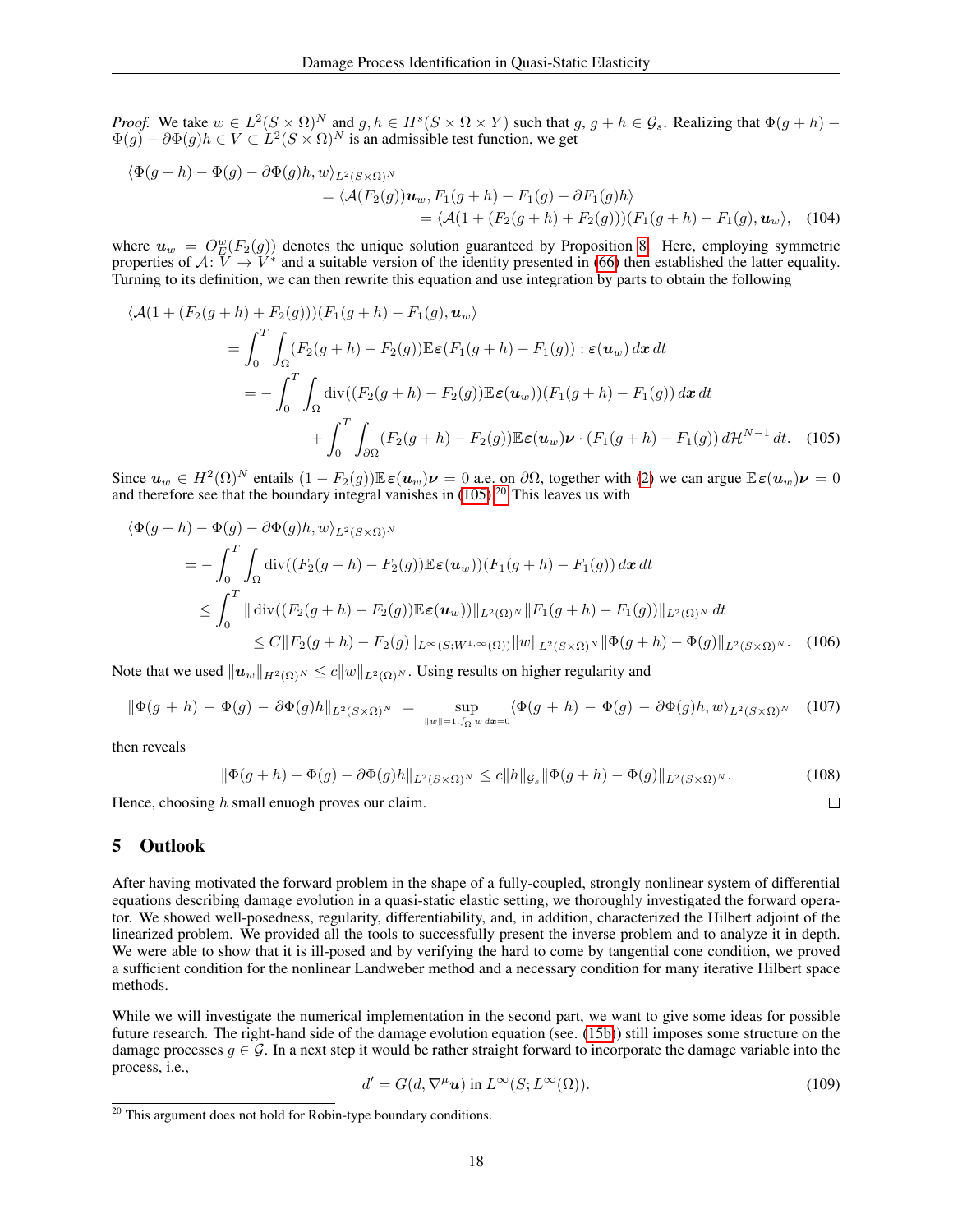As mentioned before, it might be beneficial to change the damage evolution equation setting into an  $L^p$ -setting. This would help getting rid of the need to regularize the displacements' gradient. In regard of the inverse problem, we only focused on the solution operator of the forward problem. In many applications in elasticity, measurements are taken on part of the boundary of the domain. But getting comparable results with measurements on part of the boundary is not easy to come by.

## Acknowledgements

The authors are indebted to Michael Böhm (Bremen, Germany) for initiating and supporting this research.

## References

- <span id="page-18-20"></span>Adams, R. A. and J. J. Fournier (2003). *Sobolev Spaces, Volume 140 (Pure and Applied Mathematics)*. 2nd. Academic Press.
- <span id="page-18-3"></span>Albocher, U., P. E. Barbone, A. A. Oberai, and I. Harari (2014). "Uniqueness of inverse problems of isotropic incompressible three-dimensional elasticity". In: *J. Mech. Phys. Solids* 73.
- <span id="page-18-11"></span>Appell, J. and P. P. Zabrejko (1990). *Nonlinear Superposition Operators*. Cambridge University Press.
- <span id="page-18-22"></span>Aubin, J.-P. (1963). "Un théorème de compacite." In: *C. R. Acad. Sci., Paris* 256.
- <span id="page-18-10"></span>Auchmuty, G. (2018). "Robin approximation of Dirichlet boundary value problems." In: *Numer. Funct. Anal. Optim.* 39.10.
- <span id="page-18-1"></span>Bal, G., C. Bellis, S. Imperiale, and F. Monard (2014). "Reconstruction of constitutive parameters in isotropic linear elasticity from noisy full-field measurements". In: *Inverse Probl.* 30.12. Id/No 125004.
- <span id="page-18-2"></span>Bal, G. and G. Uhlmann (2012). "Reconstructions for some coupled-physics inverse problems". In: *Appl. Math. Lett.* 25.7.
- <span id="page-18-8"></span>Bonetti, E., C. Cavaterra, F. Freddi, M. Grasselli, and R. Natalini (2020). "Chemomechanical Degradation of Monumental Stones: Preliminary Results". In: *Mathematical Modeling in Cultural Heritage*. Springer International Publishing.
- <span id="page-18-6"></span>Ciarlet, P. G. (1988). *Mathematical Elasticity. Volume I: Three-Dimensional Elasticity.* 1st. Amsterdam: North-Holland.
- <span id="page-18-14"></span>Dobrowolski, M. (2010). *Angewandte Funktionalanalysis*. Springer Berlin Heidelberg.
- <span id="page-18-7"></span>Duvaut, G. and J.-L. Lions (1976). *Inequalities in Mechanics and Physics*. Grundlehren der mathematischen Wissenschaften. Springer-Verlag.
- <span id="page-18-0"></span>Engl, H. W., M. Hanke, and A. Neubauer (1996). *Regularization of inverse problems*. Vol. 375. Dordrecht: Kluwer Academic Publishers.
- <span id="page-18-12"></span>Evans, L. C. (2010). *Partial Differential Equations*. 2nd. Providence: American Mathematical Society.
- <span id="page-18-4"></span>Gerken, T. (2020). "Dynamic inverse wave problems—part II: operator identification and applications". In: *Inverse Problems* 36.2.
- <span id="page-18-13"></span>Gilbarg, D. and N. S. Trudinger (1983). *Elliptic Partial Differential Equations of Second Order. 2nd ed.* 2nd. Springer.
- <span id="page-18-18"></span>Grisvard, P. (2011). *Elliptic Problems in Nonsmooth Domains*. Society for Industrial and Applied Mathematics.
- <span id="page-18-5"></span>Grützner, S. and A. Muntean (2017). "Brief Introduction to Damage Mechanics and Its Relation to Deformations". In: *Mathematical Analysis of Continuum Mechanics and Industrial Applications II*. Springer Singapore.
- <span id="page-18-16"></span>Haller-Dintelmann, R., A. Jonsson, D. Knees, and J. Rehberg (2016). "Elliptic and parabolic regularity for secondorder divergence operators with mixed boundary conditions." In: *Math. Methods Appl. Sci.* 39.17.
- <span id="page-18-15"></span>Haller-Dintelmann, R. and J. Rehberg (2009). "Maximal parabolic regularity for divergence operators including mixed boundary conditions." In: *J. Differ. Equations* 247.5.
- <span id="page-18-9"></span>Hanke, M., A. Neubauer, and O. Scherzer (1995). "A convergence analysis of the Landweber iteration for nonlinear ill-posed problems." In: *Numer. Math.* 72.1.
- <span id="page-18-17"></span>Herzog, R., C. Meyer, and G. Wachsmuth (2011). "Integrability of displacement and stresses in linear and nonlinear elasticity with mixed boundary conditions." In: *J. Math. Anal. Appl.* 382.2.
- <span id="page-18-23"></span>Hofmann, B. (2000). "Ill-posedness and local ill-posedness concepts in Hilbert spaces." In: *Optimization* 48.2.
- <span id="page-18-25"></span>Hofmann, B. and O. Scherzer (1994). "Factors influencing the ill-posedness of nonlinear problems." In: *Inverse Probl.* 10.6.
- <span id="page-18-24"></span>Hofmann, B. and O. Scherzer (1998). "Local ill-posedness and source conditions of operator equations in Hilbert spaces." In: *Inverse Probl.* 14.5.
- <span id="page-18-19"></span>Hubmer, S., E. Sherina, A. Neubauer, and O. Scherzer (2018). "Lamé parameter estimation from static displacement field measurements in the framework of nonlinear inverse problems". In: *SIAM Journal on Imaging Sciences* 11.2.
- <span id="page-18-21"></span>Jin, B. and P. Maass (2012). "An analysis of electrical impedance tomography with applications to Tikhonov regularization". In: *ESAIM: Control, Optimisation and Calculus of Variations* 18.4.